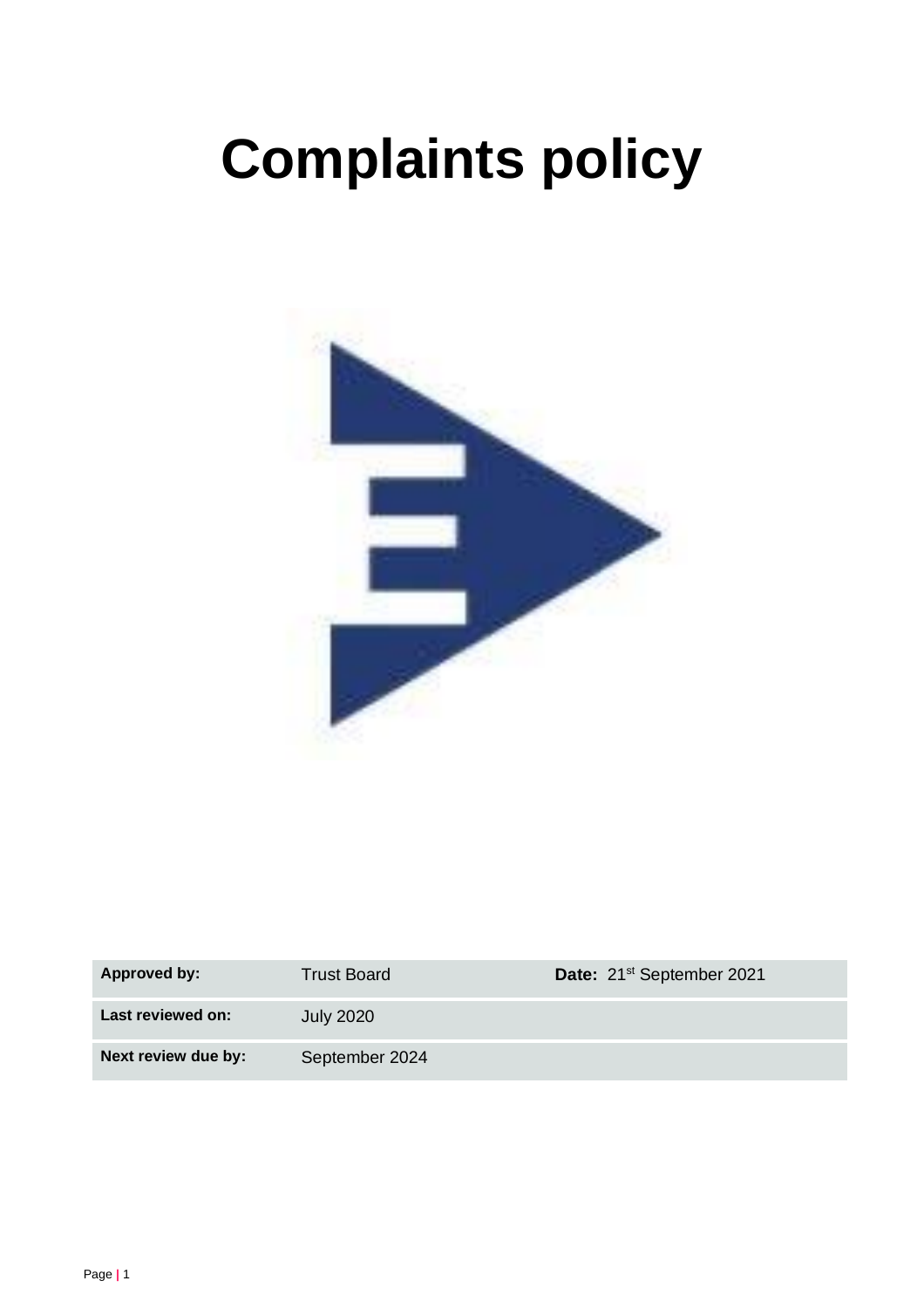### **1. Aims**

Our Trust, and its Academies, aim to meet its statutory obligations when responding to complaints from parents of pupils at the Academies, and others.

When responding to complaints, we aim to:

- > Be impartial and non-adversarial
- Facilitate a full and fair investigation by an independent person or panel, where necessary
- Address all the points at issue and provide an effective and prompt response
- Respect complainants' desire for confidentiality
- > Treat complainants with respect and courtesy
- Ensure that any decisions we make are lawful, rational, reasonable, fair and proportionate, in line with the principles of administrative law
- Keep complainants informed of the progress of the complaints process
- Consider how the complaint can feed into the improvement evaluation processes

We try to resolve concerns or complaints by informal means wherever possible. Where this is not possible, formal procedures will be followed.

The Trust and Academies will aim to give the complainant the opportunity to complete the complaints procedure in full.

To support this, we will ensure we publicise the existence of this policy and make it available on the Trust website with links from each Academy website.

Throughout the process, we will be sensitive to the needs of all parties involved, and make any reasonable adjustments needed to accommodate individuals.

# **2. Legislation and guidance**

This document meets the requirements set out in part 7 of the schedule t[o](http://www.legislation.gov.uk/uksi/2014/3283/schedule/made) [the](http://www.legislation.gov.uk/uksi/2014/3283/schedule/made) [Education](http://www.legislation.gov.uk/uksi/2014/3283/schedule/made) [\(Independent](http://www.legislation.gov.uk/uksi/2014/3283/schedule/made) [School](http://www.legislation.gov.uk/uksi/2014/3283/schedule/made) [Standards\)](http://www.legislation.gov.uk/uksi/2014/3283/schedule/made) [Regulations](http://www.legislation.gov.uk/uksi/2014/3283/schedule/made) [2014,](http://www.legislation.gov.uk/uksi/2014/3283/schedule/made) which states that we must have and make available a written procedure to deal with complaints from parents of pupils at the Academy/Trust.

It is also based on guidance published by the Education and Skills Funding Agency (ESFA) on [creating](https://www.gov.uk/government/publications/setting-up-an-academies-complaints-procedure) [a](https://www.gov.uk/government/publications/setting-up-an-academies-complaints-procedure) [complaints](https://www.gov.uk/government/publications/setting-up-an-academies-complaints-procedure) [procedure](https://www.gov.uk/government/publications/setting-up-an-academies-complaints-procedure) [that](https://www.gov.uk/government/publications/setting-up-an-academies-complaints-procedure) [complies](https://www.gov.uk/government/publications/setting-up-an-academies-complaints-procedure) [with](https://www.gov.uk/government/publications/setting-up-an-academies-complaints-procedure) [the](https://www.gov.uk/government/publications/setting-up-an-academies-complaints-procedure) [above](https://www.gov.uk/government/publications/setting-up-an-academies-complaints-procedure) [regulations,](https://www.gov.uk/government/publications/setting-up-an-academies-complaints-procedure) and refers to [good](https://www.gov.uk/government/publications/school-complaints-procedures) [practice](https://www.gov.uk/government/publications/school-complaints-procedures) [guidance](https://www.gov.uk/government/publications/school-complaints-procedures) [on](https://www.gov.uk/government/publications/school-complaints-procedures) [setting](https://www.gov.uk/government/publications/school-complaints-procedures) [up](https://www.gov.uk/government/publications/school-complaints-procedures) [complaints](https://www.gov.uk/government/publications/school-complaints-procedures) [procedures](https://www.gov.uk/government/publications/school-complaints-procedures) [f](https://www.gov.uk/government/publications/school-complaints-procedures)rom the Department for Education (DfE). This policy complies with our funding agreement and articles of association.

For [t](https://thekeysupport.com/terms-of-use)erms of use, visit **[thekeysupport.com/terms](https://thekeysupport.com/terms-of-use)** 

### **3. Definitions and scope**

### **3.1 Definitions**

The DfE guidance explains the difference between a concern and a complaint:

- A **concern** is defined as "an expression of worry or doubt over an issue considered to be important for which reassurances are sought". The Academy/Trust will resolve concerns through day-to-day communication as far as possible
- A **complaint** is defined as "an expression of dissatisfaction however made, about actions taken or a lack of action"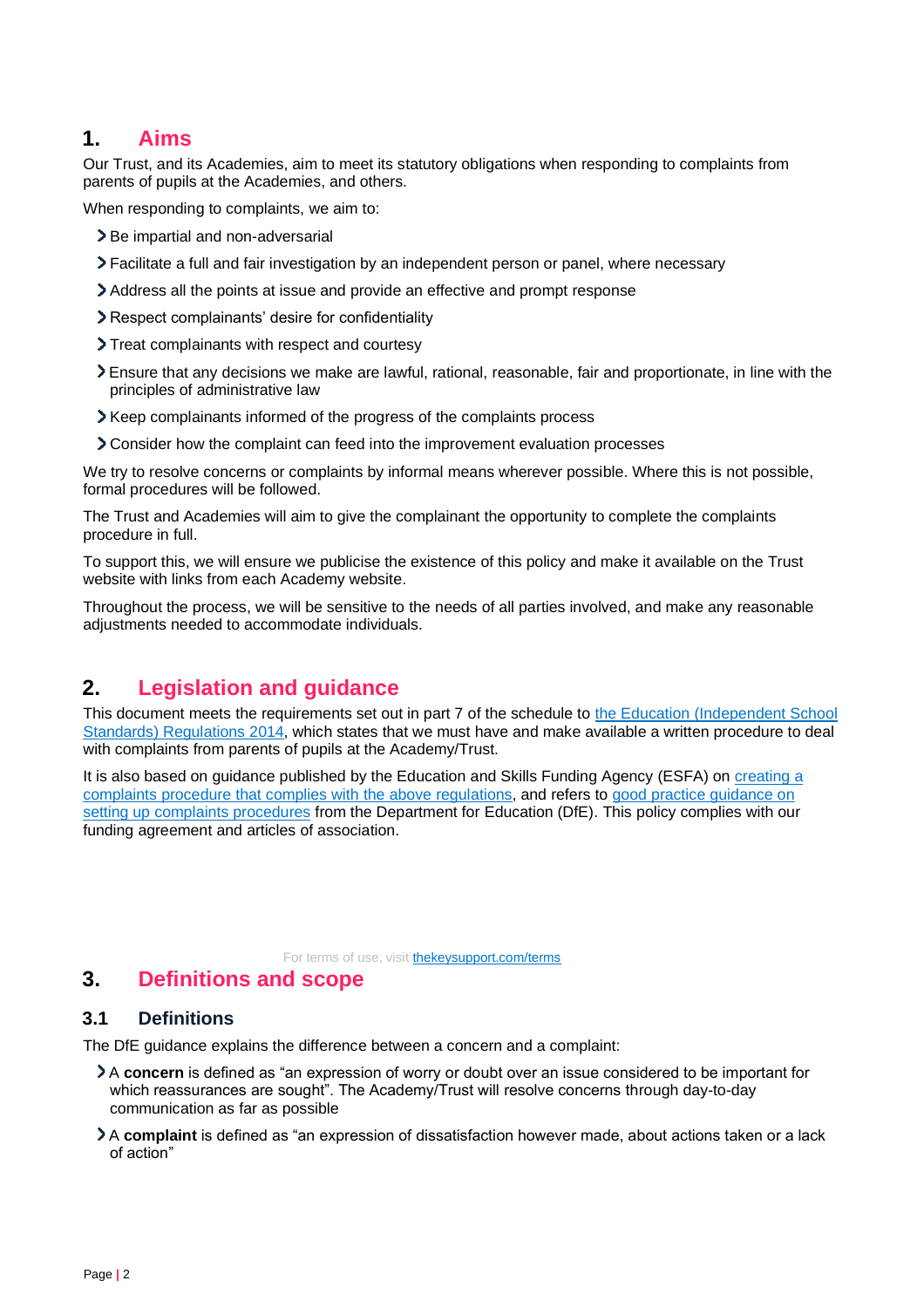### **3.2 Scope**

The Academy/Trust intends to resolve complaints informally where possible, at the earliest possible stage.

There may be occasions when complainants would like to raise their concerns formally. This policy outlines the procedure relating to handling such complaints.

This policy does **not** cover complaints procedures relating to:

- > Admissions
- Statutory assessments of special educational needs (SEN)
- > Safeguarding matters
- > Exclusion
- Whistle-blowing
- > Staff grievances >

Staff discipline

Please see our separate policies for procedures relating to these types of complaint.

Arrangements for handling complaints from parents of children with special educational needs (SEN) about the Academies' support are within the scope of this policy. Such complaints should first be made to the special educational needs co-ordinator (SENCO); they will then be referred to this complaints policy. Our SEN policy includes information about the rights of parents of pupils with disabilities who believe that our Academy/ Trust has discriminated against their child.

Complaints about services provided by other providers who use Trust and Academy premises or facilities should be directed to the provider concerned.

# **4. Roles and responsibilities**

### **4.1 The complainant**

The complainant will get a more effective and timely response to their complaint if they:

- > Follow these procedures
- Co-operate throughout the process, and respond to deadlines and communication promptly
- > Treat all those involved with respect
- Not publish details about the complaint on social media

### **4.2 The investigator**

An individual will be appointed to look into the complaint, and establish the facts. They will:

- Interview all relevant parties, keeping notes
- Consider records and any written evidence and keep these securely
- Prepare a comprehensive report to the Principal, or in the case of the Trust, the Chief Executive which includes the facts and potential solutions
- If the report is approved, will write to the complainant setting out the response to the complaint and advising the route for a review if the complainant is unhappy with the outcome

### **4.3 Clerk to the Academy Council**

The clerk will: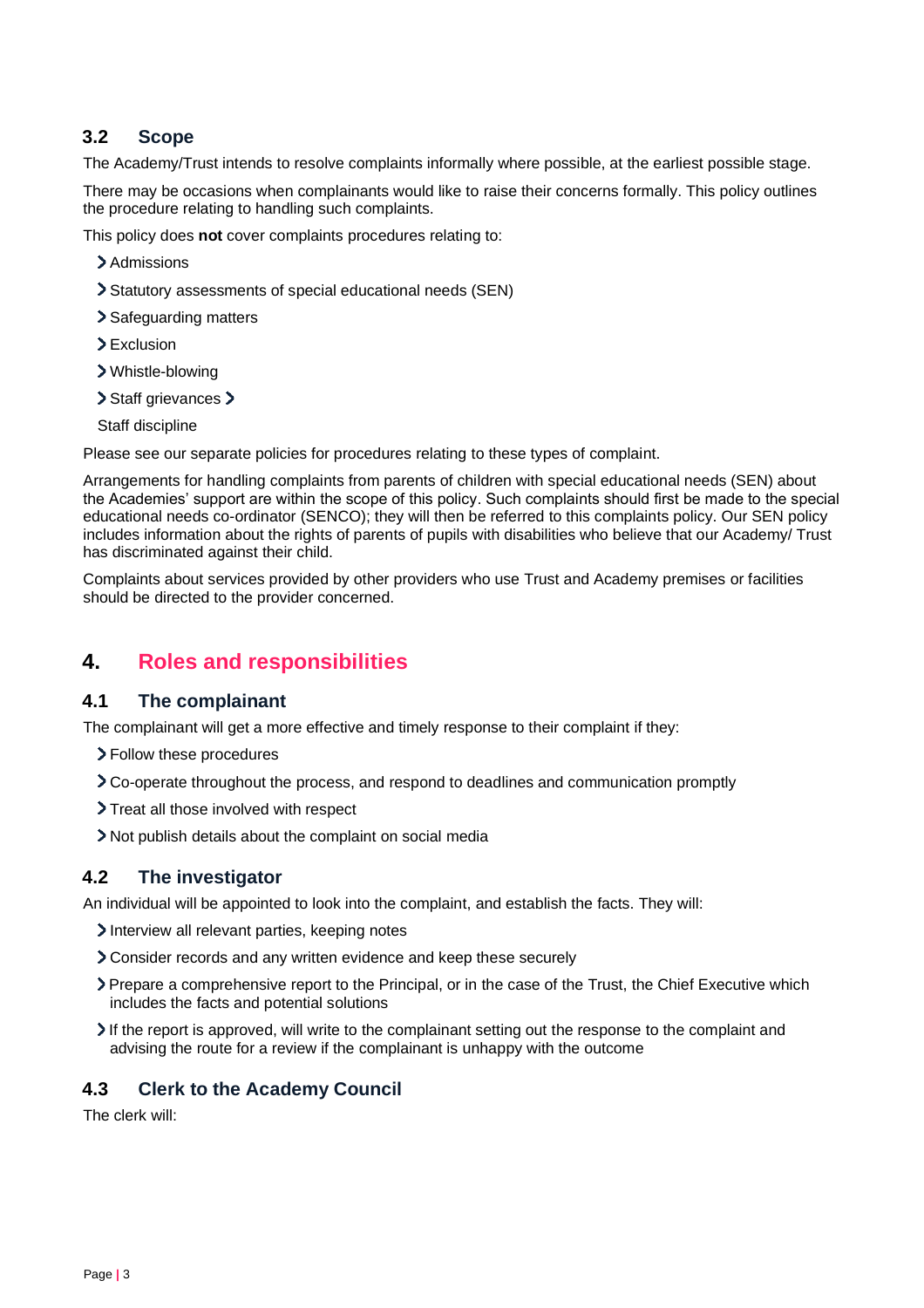- Be the contact point for the complainant and the review committee if the complainant is unhappy with the outcome of the complaint, including circulating the relevant papers and evidence before the review committee meetings
- > Arrange the complaints review meeting
- Record and circulate the minutes and outcome of the meeting

### **4.4 Committee chair**

The committee chair will:

- Chair the meeting, ensuring that everyone is treated with respect throughout
- Make sure all parties see the relevant information, understand the purpose of the committee, and are allowed to present their case

# **5. Principles for investigation**

When investigating a complaint, we will try to clarify:

- What has happened
- Who was involved
- What the complainant feels would put things right

### **5.1 Time scales**

The complainant must raise the complaint within 3 months of the incident. If the complaint is about a series of related incidents, they must raise the complaint within 3 months of the last incident.

We will consider exceptions to this time frame in circumstances where there were valid reasons for not making a complaint at that time and the complaint can still be investigated in a fair manner for all involved.

When complaints are made out of term time, we will consider them to have been received on the next school day.

If at any point we cannot meet the time scales we have set out in this policy, we will:

- Set new time limits with the complainant
- Send the complainant details of the new deadline and explain the delay

# **6. Stages of complaint (not complaints against the Principal or governors)**

### **6.1 Stage 1: informal**

The Academy will take informal concerns seriously and make every effort to resolve the matter quickly. It may be the case that the provision or clarification of information will resolve the issue.

The complainant should raise the complaint as soon as possible with the relevant member of staff or the Principal, either in person or by letter, telephone or email. If the complainant is unclear who to contact or how to contact them, they should contact the Academy office.

The Academy will acknowledge informal complaints within five school days, and investigate and provide a response within twenty school days.

The informal stage will involve a meeting between the complainant and the staff member and Principal or appropriate member of the Senior Leadership Team.

If the complaint is not resolved informally, it will be escalated to a formal complaint.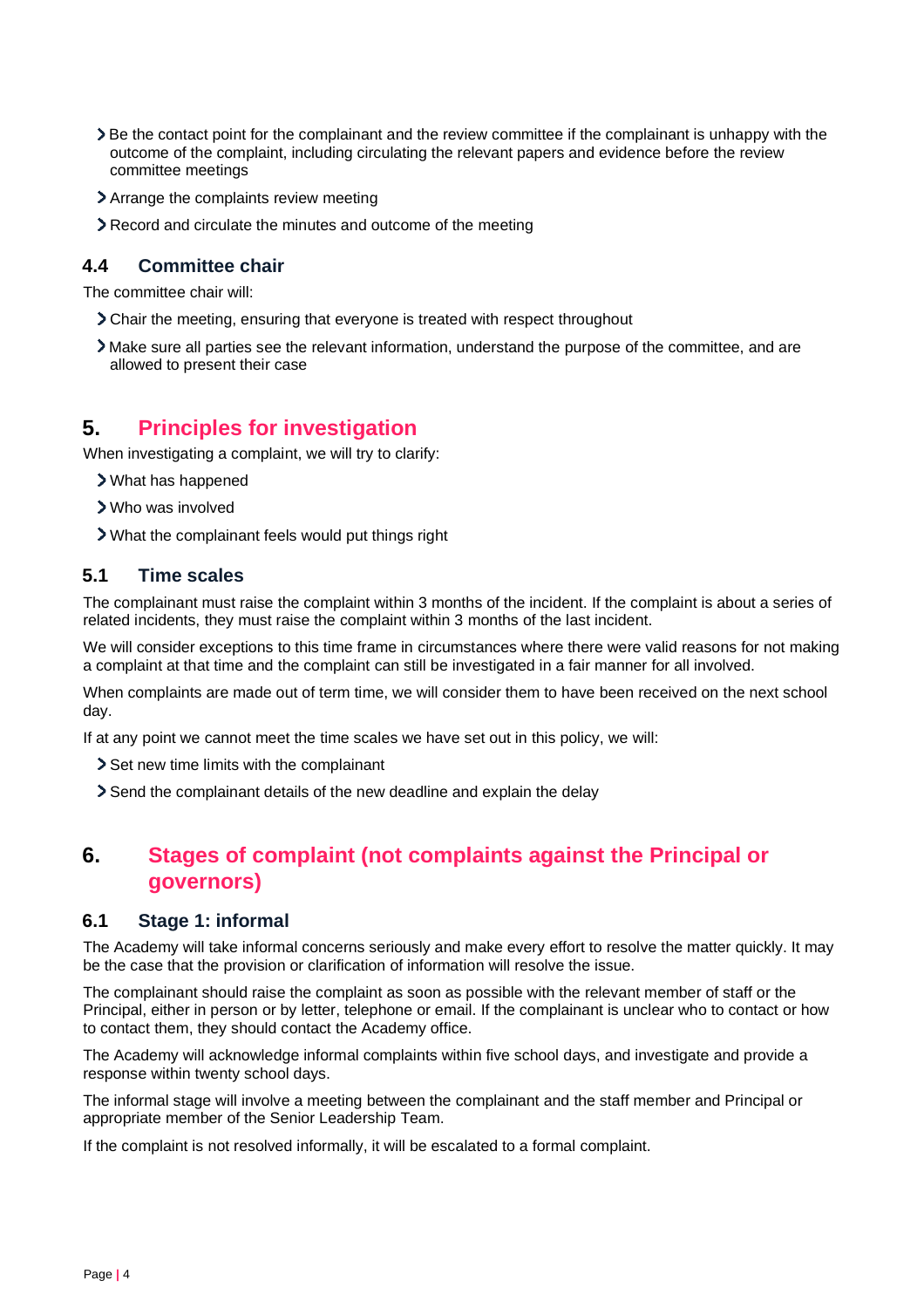### **6.2 Stage 2: formal**

The formal stage involves the complainant putting the complaint to the Principal and/or the subject of the complaint:

- > In a letter or email
- Through a third party acting on their behalf in writing by letter or email

The complainant should provide details such as relevant dates, times and the names of witnesses of events, alongside copies of any relevant documents. The complainant should also state what they feel would resolve the complaint.

If complainants need assistance raising a formal complaint, they can contact the Academy office as appropriate.

The Principal (or other person appointed by the Principal for this purpose) will then conduct their own investigation. The written conclusion of this investigation will be sent to the complainant within twenty school days.

If the complainant is not satisfied with the response and wishes to proceed to the next stage of this procedure, they should inform the clerk to the governing board in writing within ten school days.

### **6.3 Stage 3: review panel**

Complaints will be escalated to the panel hearing stage if the complainant is not satisfied with the response to the complaint at the second, formal, stage.

The panel will be appointed by or on behalf of the proprietor and must consist of at least 3 people who were not directly involved in the matters detailed in the complaint. At least 1 panel member must be independent of the management and running of the Academy/Trust. The panel cannot be made up solely of governing board members, as they are not independent of the management and running of the Academy/Trust. The panel will have access to the existing record of the complaint's progress (see section 10).

The complainant must have reasonable notice of the date of the review panel; however, the review panel reserves the right to convene at their convenience rather than that of the complainant. At the review panel meeting, the complainant and representatives from the Academy, as appropriate, will be present. Each will have an opportunity to set out written or oral submissions prior to the meeting.

The complainant must be allowed to attend the panel hearing and be accompanied if they wish.

At the meeting, each individual will have the opportunity to give statements and present their evidence, and witnesses will be called, as appropriate, to present their evidence.

The panel, the complainant and the Academy representative(s) will be given the chance to ask and reply to questions. Once the complainant and Academy representative(s) have presented their cases, they will be asked to leave and evidence will then be considered.

The panel will then put together its findings and recommendations from the case. The panel will also provide copies of the minutes of the hearing and the findings and recommendations to the complainant and, where relevant, the individual who is the subject of the complaint, and make a copy available for inspection by the Trust and Principal.

The Academy Council will inform those involved of the decision in writing within thirty school days.

# **7. Complaints against the Principal, a member of the central Trust, a governor or the Academy Council or member of the Trust Board or the Trust Board**

### **7.1 Stage 1: informal**

Complaints made against a Principal or a member of the central Trust should be directed to the Trust's Operations Officer in the first instance, or if against the Trust's Operations Officer to the Chief Executive.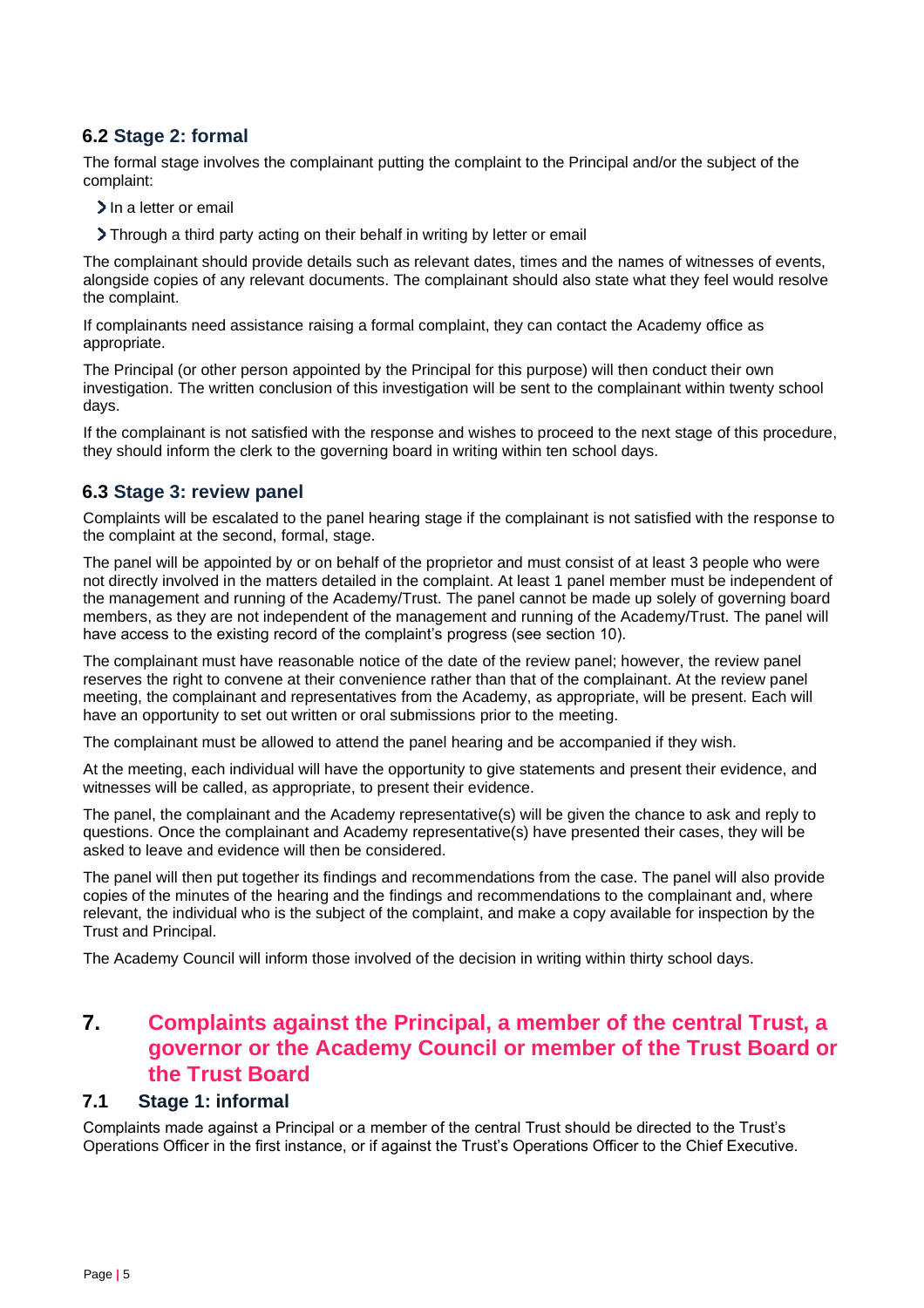Complaints made against any member of the Academy Council or the Trust Board should be directed to the Chief Executive Officer in the first instance. In instances of complaints regarding the Trust Board the Chief Executive Officer will liaise with a nominated Trust Member regarding the process and outcomes.

Complaints regarding the Executive Leadership team excluding the Chief Executive Officer, should be directed to the Chief Executive. Those regarding the Chief Executive should be directed to the Chair of the Board.

If the complaint is about a Principal, a central Trust member of staff or one member of the Academy Council/Board (including the chair or vice-chair), a suitably-skilled and impartial third party will carry out the steps at stage 1 (set out in section 6 above).

### **7.2 Stage 2: formal**

If the complaint is jointly about the chair and vice-chair, the entire Academy Council/Trust Board or the majority of the Academy Council/Trust Board, this should again be directed to the Chief Executive Officer who will arrange for an independent investigator to carry out the steps in stage 2 (set out in section 6 above). They will be appointed by the Trust, and will write a formal response at the end of their investigation. The same process will apply as above with the involvement of a nominated Trust Member if the complaint is regarding the Trust Board.

If the complaint is regarding a Principal or member of the central Trust, the complaint should be directed to the Trust's Operations Officer who will appoint an Investigating Officer. This may be an external third party. The investigating officer will carry out the steps in Stage 2 (set out in section 6 above). They will write a formal response at the end of the investigation.

For complaints regarding the Trust's Executive Leadership Team should be directed as above. The same investigation process with an external third party will be used as above.

### **7.3 Stage 3: review panel (appeal)**

If the complaint is jointly about the chair and vice-chair, the entire Academy Council/Trust Board or the majority of the Academy Council/Trust Board, a committee of independent governors will hear the complaint or in the case of the Trust Board, the Members. They will be sourced from local Academies, the local authority or other Multi-Academy Trusts and will carry out the steps at stage 3 (set out in section 6 above).

# **8. Referring complaints on completion of the Trust's procedure**

If the complainant is unsatisfied with the outcome of the complaints procedure, they can refer their complaint to the ESFA. The ESFA will check whether the complaint has been dealt with properly. The ESFA will not overturn a decision about a complaint. However, it will look into:

Whether there was undue delay, or the Trust/Academy did not comply with its own complaints procedure

- Whether there was a breach of the funding agreement with the secretary of state
- Whether there was a failure to comply with any other legal obligation

If the complaint was not dealt with properly, the Trust/Academy will be asked to re-investigate the complaint. If the complaints procedure is found to not meet regulations, the Trust will be asked to correct its procedure accordingly.

For more information or to refer a complaint, see the following webpage:

<https://www.gov.uk/complain-about-school>

We will include this information in the outcome letter to complainants.

# **9. Persistent complaints**

### **9.1 Unreasonably persistent complaints**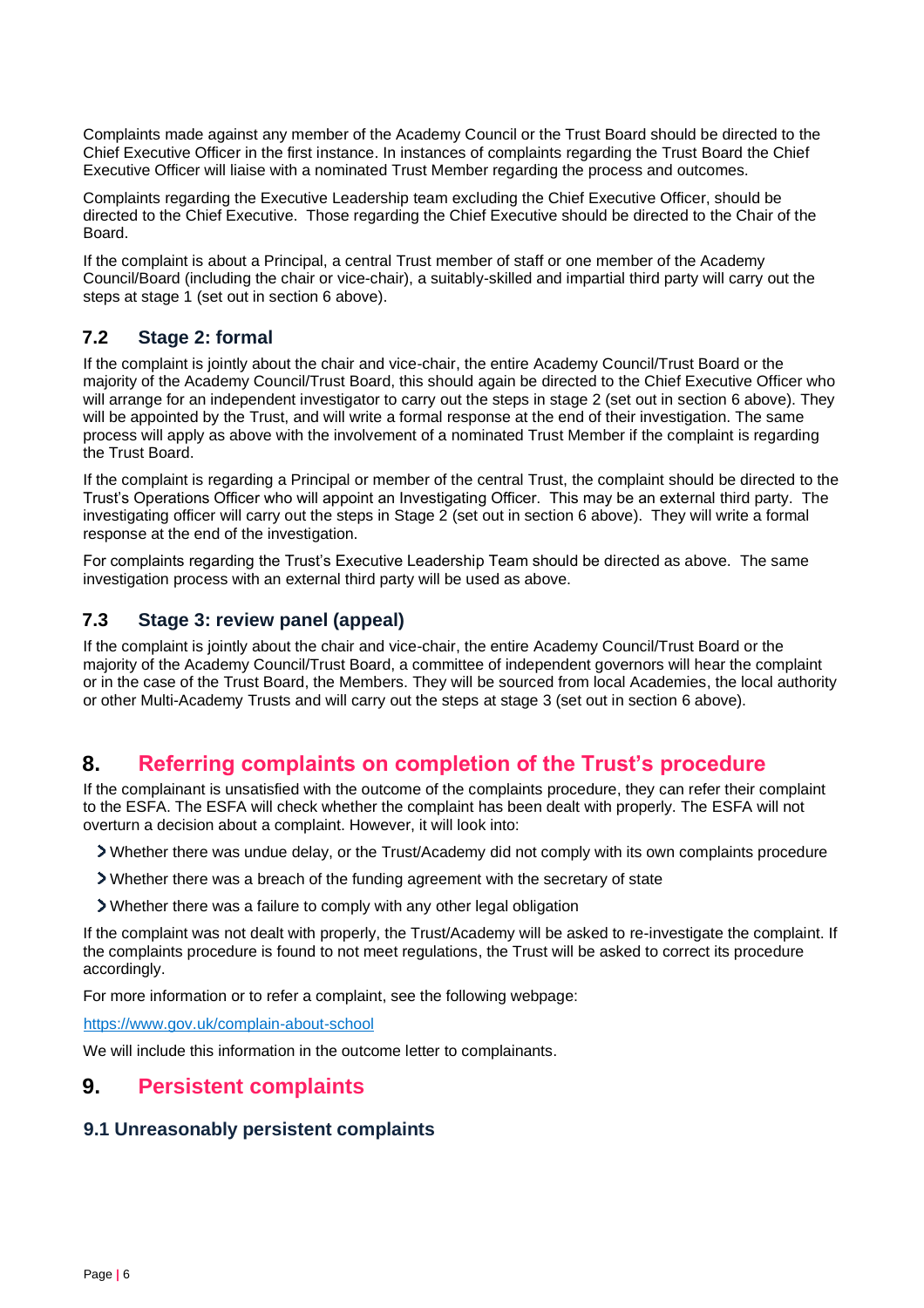Most complaints raised will be valid, and therefore we will treat them seriously. However, a complaint may become unreasonable if the person:

- Has made the same complaint before, and it's already been resolved by following the school's complaints procedure
- Makes a complaint that is obsessive, persistent, harassing, prolific, defamatory or repetitive
- > Knowingly provides false information
- Insists on pursuing a complaint that is unfounded, or out of scope of the complaints procedure
- Pursues a valid complaint, but in an unreasonable manner e.g. refuses to articulate the complaint, refuses to co-operate with this complaints procedure, or insists that the complaint is dealt with in ways that are incompatible with this procedure and the time frames it sets out
- Changes the basis of the complaint as the investigation goes on
- Makes a complaint designed to cause disruption, annoyance or excessive demands on school time
- Seeks unrealistic outcomes, or a solution that lacks any serious purpose or value

#### **Steps we will take**

We will take every reasonable step to address the complainant's concerns, and give them a clear statement of our position and their options. We will maintain our role as an objective arbiter throughout the process, including when we meet with individuals. We will follow our complaints procedure as normal (as outlined above) wherever possible.

If the complainant continues to contact the school in a disruptive way, we may put communications strategies in place. We may:

- Sive the complainant a single point of contact via an email address
- Limit the number of times the complainant can make contact, such as a fixed number per term
- Ask the complainant to engage a third party to act on their behalf, such as [Citizens Advice](https://www.citizensadvice.org.uk/)
- > Put any other strategy in place as necessary

#### **Stopping responding**

We may stop responding to the complainant when all of these factors are met:

- We believe we have taken all reasonable steps to help address their concerns
- We have provided a clear statement of our position and their options
- The complainant contacts us repeatedly, and we believe their intention is to cause disruption or inconvenience

Where we stop responding, we will inform the individual that we intend to do so. We will also explain that we will still consider any new complaints they make.

In response to any serious incident of aggression or violence, we will immediately inform the police and communicate our actions in writing. This may include barring an individual from our school site.

### **9.2 Duplicate complaints**

If we have resolved a complaint under this procedure and receive a duplicate complaint on the same subject from a partner, family member or other individual, we will assess whether there are aspects that we hadn't previously considered, or any new information we need to take into account.

If we are satisfied that there are no new aspects, we will:

- Tell the new complainant that we have already investigated and responded to this issue, and the local process is complete
- Direct them to the DfE if they are dissatisfied with our original handling of the complaint

If there are new aspects, we will follow this procedure again.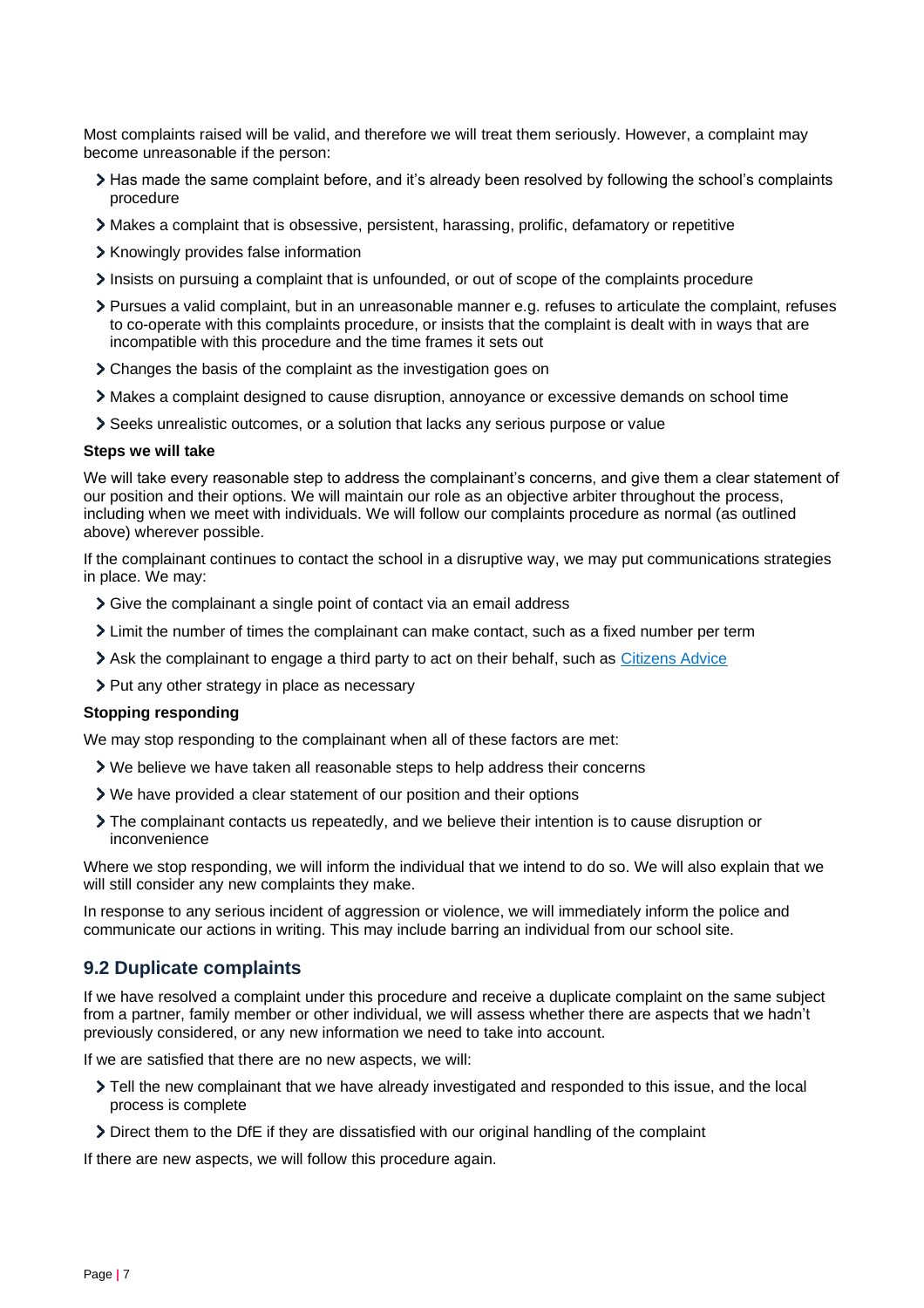### **9.3 Complaint campaigns**

Where the school receives a large volume of complaints about the same topic or subject, especially if these come from complainants unconnected with the school, the school may respond to these complaints by:

> Publishing a single response on the school website

Sending a template response to all of the complainants

If complainants are not satisfied with the school's response, or wish to pursue the complaint further, the normal procedures will apply.

# **10. Record keeping**

The Academy/Trust will record the progress of all complaints, including information about actions taken at all stages, the stage at which the complaint was resolved, and the final outcome on a register at Academy or Trust level. The records will also include copies of letters and emails, and notes relating to meetings and phone calls.

This material will be treated as confidential and held locally at Academy level or if investigated by the Trust centrally, and will be viewed only by those involved in investigating the complaint or on the review panel. The central Trust will have access to complaints documentation made against Academies within the Trust.

This is except where the secretary of state (or someone acting on their behalf) or the complainant requests access to records of a complaint through a freedom of information (FOI) request or through a subject access request under the terms of the Data Protection Act, or where the material must be made available during an Academy/Trust inspection.

Records of complaints will be kept securely, only for as long as necessary and in line with data protection law, our privacy notices and the Trust's Data Protection Policy.

The details of the complaint, including the names of individuals involved, will not be shared with the whole governing board in case a review panel needs to be organised at a later point.

Where the governing board is aware of the substance of the complaint before the review panel stage, the Academy/Trust will (where reasonably practicable) arrange for an independent panel to hear the complaint.

Complainants also have the right to request an independent panel if they believe there is likely to be bias in the proceedings. The decision to approve this request is made by the governing board, who will not unreasonably withhold consent.

# **11. Social Media**

Dealing with Complaints against Schools and Settings by Parents or Carers on Social Networking Sites can be found in Appendix A of this policy.

### **12. Learning lessons**

The Academy Council or Trust Board will review any underlying issues raised by complaints with the Principal/CEO, where appropriate, and respecting confidentiality, to determine whether there are any improvements that the Academy/Trust can make to its procedures or practice to help prevent similar events in the future.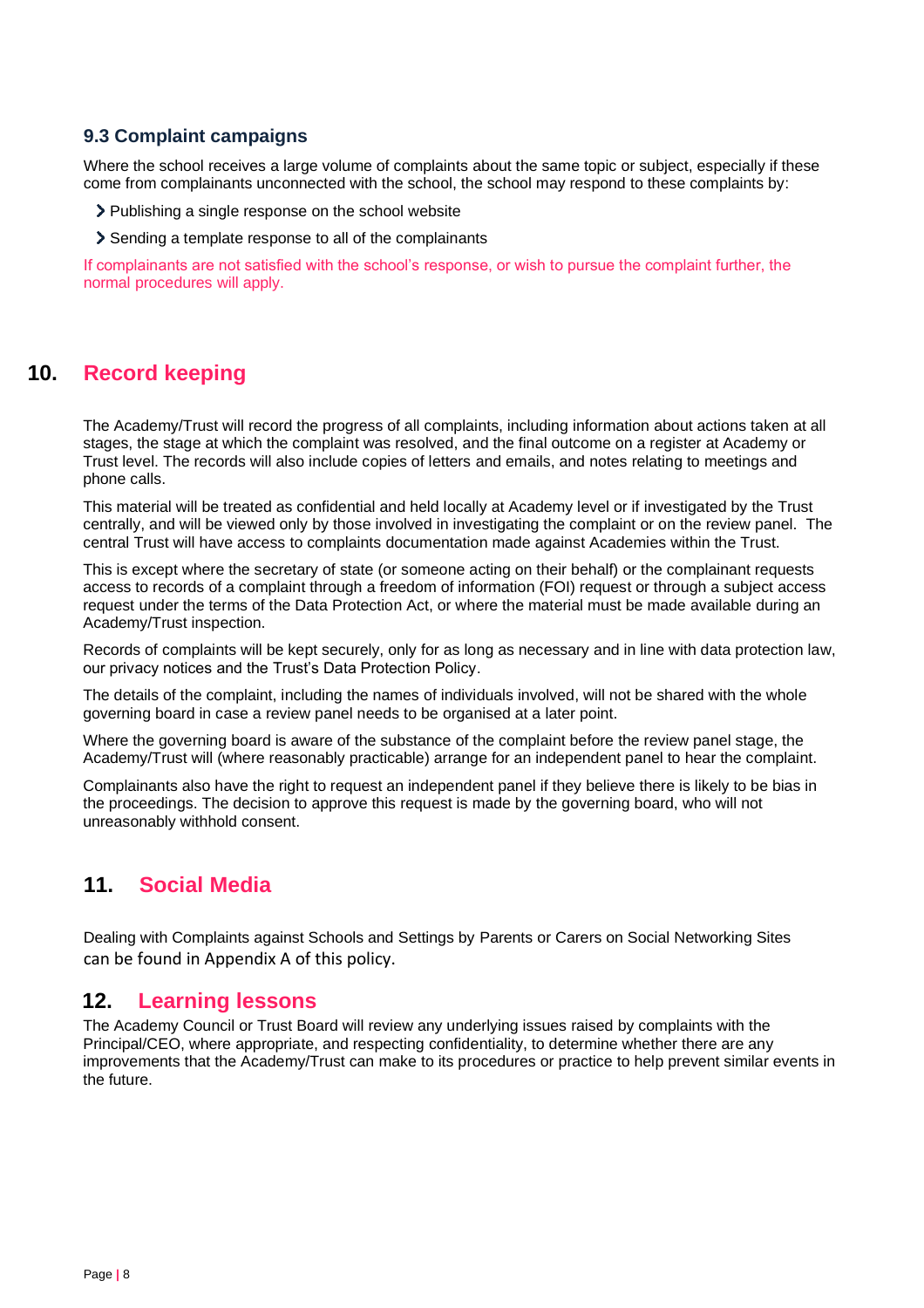# **13. Monitoring arrangements**

The Academy Council and Trust Board will monitor the effectiveness of the complaints procedure in ensuring that complaints are handled properly. The Academy Council and Trust Board will track the number and nature of complaints, and review underlying issues as stated in section 11.

The complaints records are logged and managed by Principal's designated support, and at the central Trust by the Trust's Operations Officer.

This policy will be reviewed every 3 years or when a significant change occurs. At each review, the policy will be approved by the Audit Committee.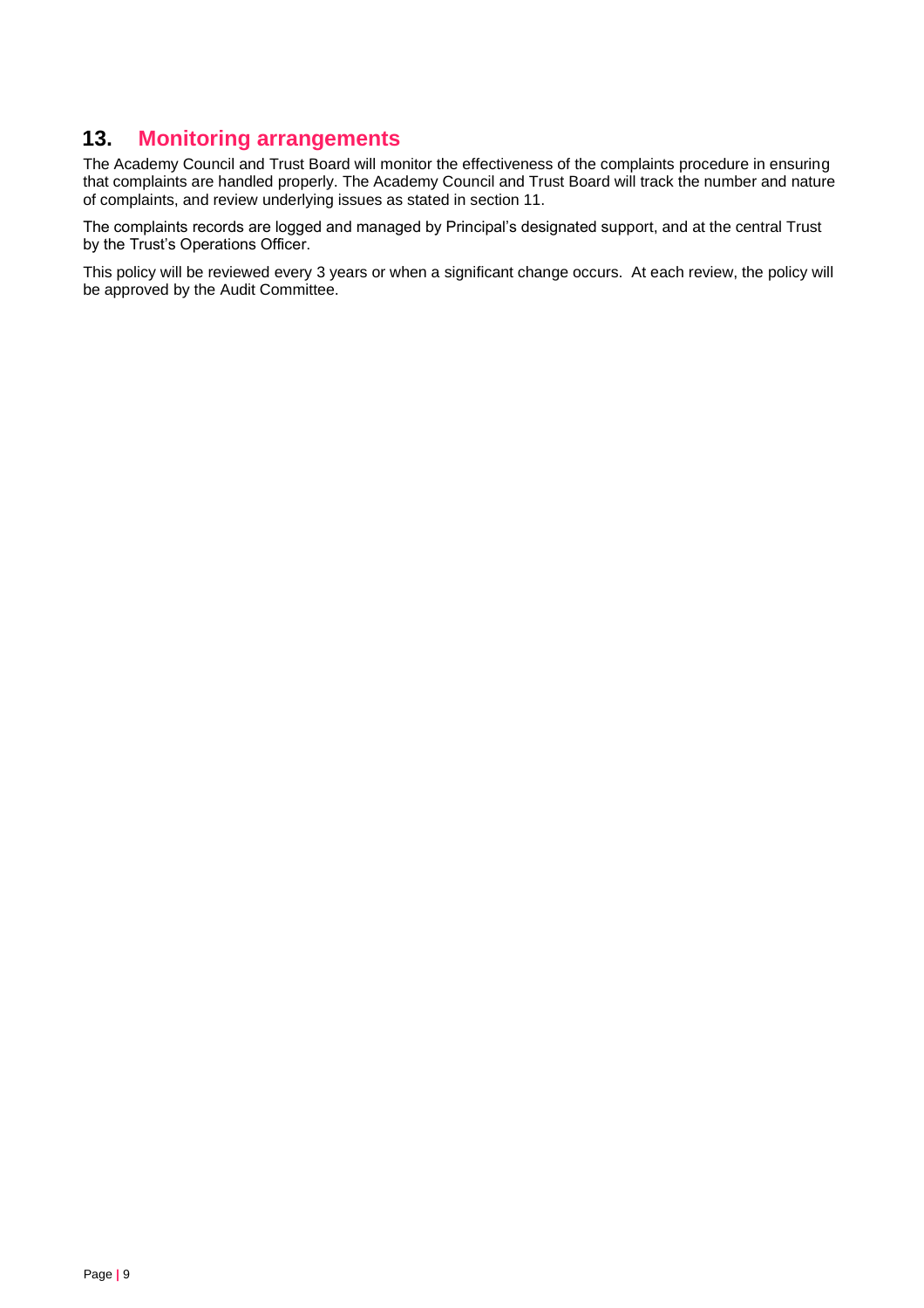# **14. Links with other policies**

Policies dealing with other forms of complaints include:

- Child protection and safeguarding policy and procedures
- > Admissions policy
- > Exclusions policy
- > Staff grievance procedures
- > Staff disciplinary procedures
- > SEN policy and information report
- > Privacy notices
- > Abuse and Violence Against Staff
- > Allegations of Abuse by Staff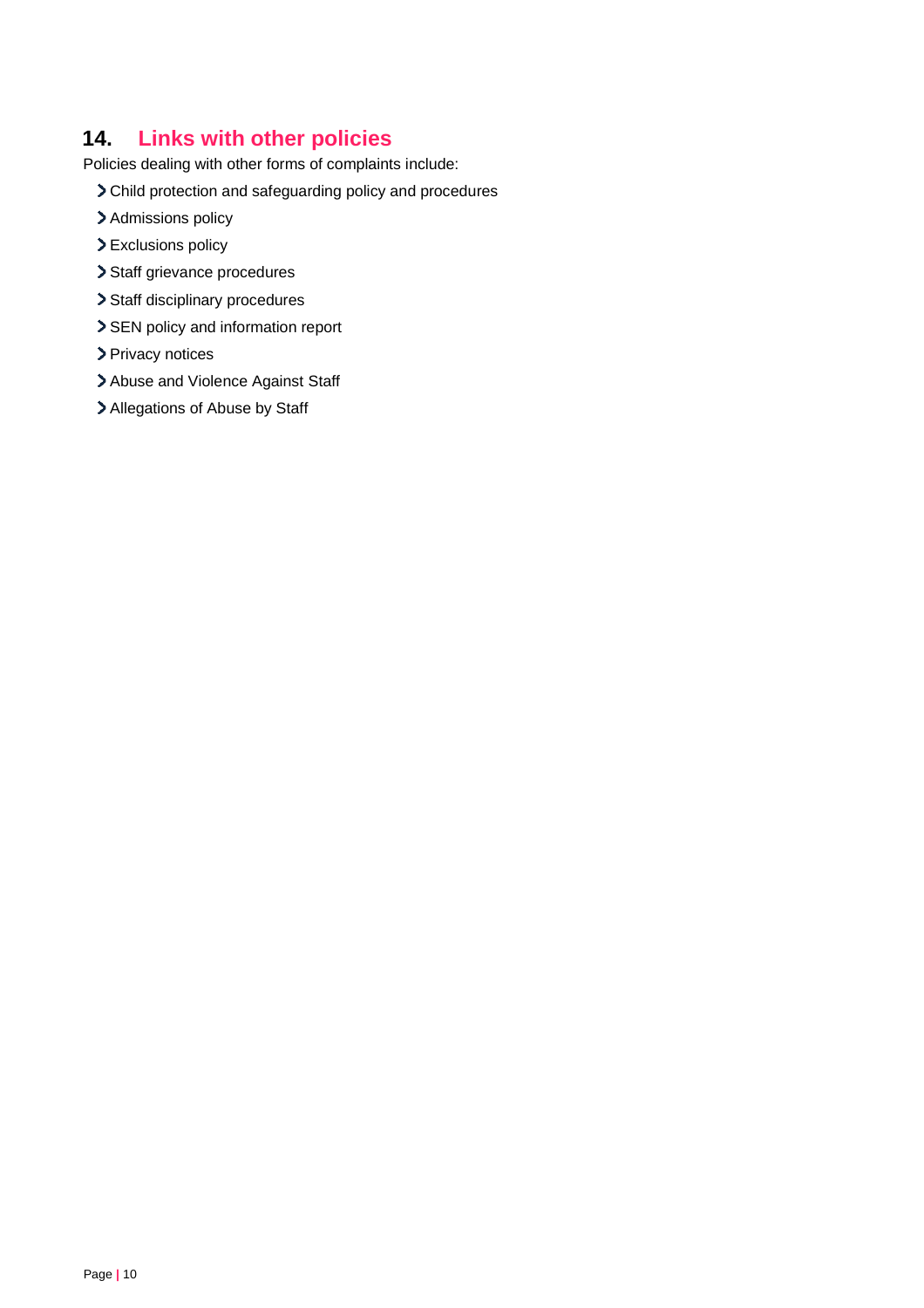### **Appendix A**

**Guidance for Dealing with Complaints against Schools and Settings by Parents or Carers on Social Networking Sites**

# **1. Introduction**

The increasing use of social media has had both positive and negative effects on schools and their reputation in the local community. Many use social media such as Facebook and twitter positively for communication and promotional purposes. Parental feedback is now encouraged by means such as Parent View for Ofsted or other packages.

However, we have had several instances where parents have bypassed the complaints procedures and taken to social networking sites to criticise and, in some, cases make malicious comments about the school and members of staff or about decisions made by the Principal (or Trust). This can be destabilising for a community, the professional status of staff members who may have had allegations made against them and the emotional wellbeing of children and young people who may have been identified.

However commonplace social media is in society now, it does not mean that this behaviour should be tolerated, especially if it is directed at specific members of the school. All Principals aim for a partnership approach with parents and the best course of action is to speak directly with any members of the community involved when concerns are raised.

There is no single effective method of dealing with parents and carers who raise issues on social networking sites. However, you can take a proactive approach to minimise such incidents rather than having to be reactive and put together a quick response to stop the spread of rumours. This guidance gives several approaches you can use to deal with any problems as well as preventative approaches to help ensure that parents and carers follow the appropriate complaints procedures.

This guidance focusses on Facebook and Twitter as they are currently the most common sources of concern; additional guidance for reporting and responding to concerns or other popular social networking sites can be gained if needed.

# **2. Responding to Specific Concerns**

Every situation is different and should be reviewed on its own merits. This guidance outlines the steps we would encourage you to take when responding to specific concerns. A flow chart to support this is provided at Appendix 1.

### A. Keep Calm

Although sometimes difficult, it is essential that you ensure that your response to comments posted on social media is proportionate and impartial. Overreactions or emotionally led responses are likely to inflame the situation, which can mean that a successful positive outcome is less likely to occur for all involved.

Everyone has opinions and it is not always possible to prevent parents or others posting them on line. Unless the comments make a credible threat towards someone's safety (such as death threats or other specific threats of violence towards staff), name a teacher who is subject to an allegation, contain hate content or could be considered as harassment (and therefore a criminal offence has been committed) then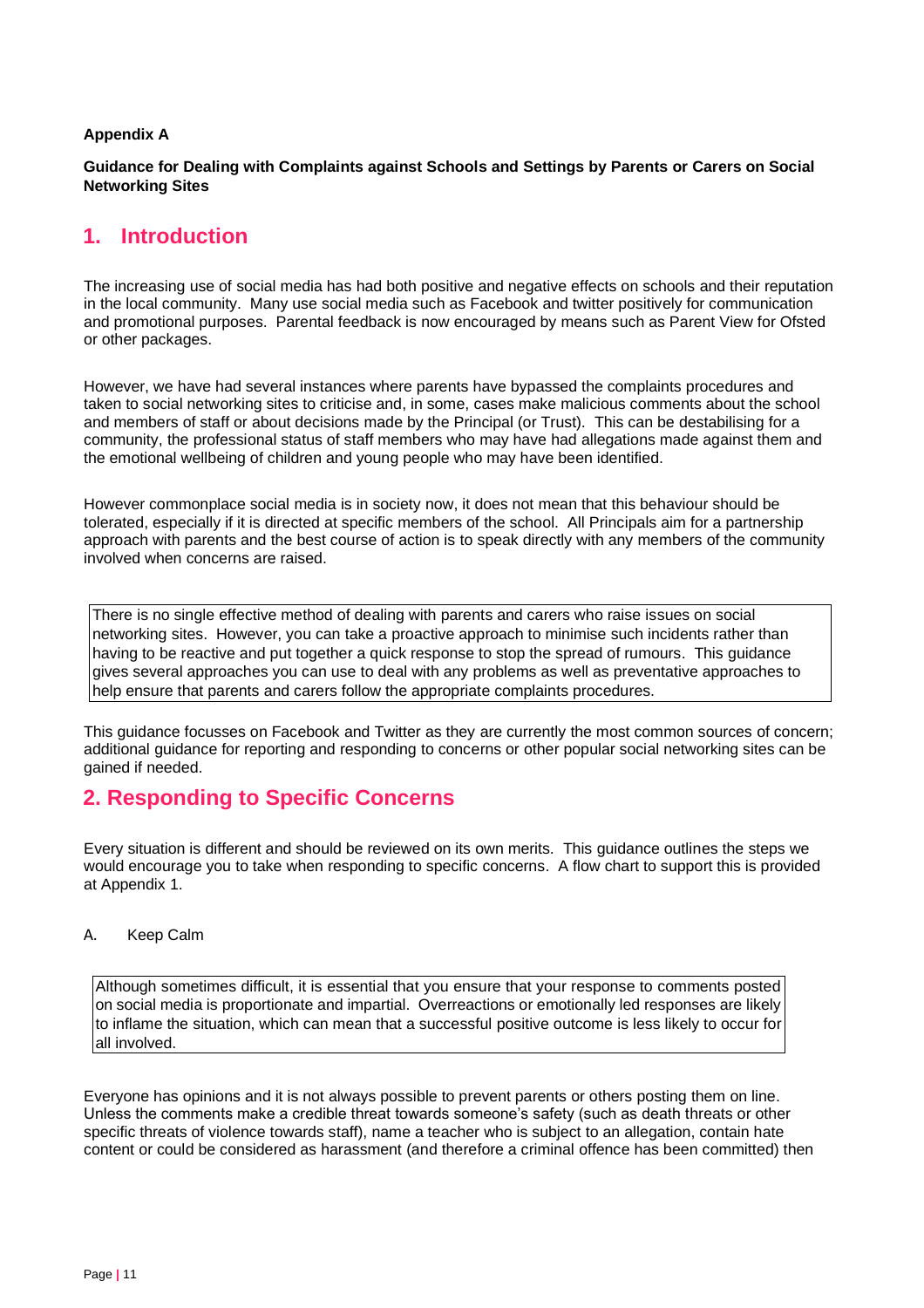the comments cannot always be removed. Please see Appendix 2 for further details on potential legal implications.

The best course of action may be to speak to the individuals involved. However, in some cases you may decide to monitor the situation. In these situations, you should still follow the below guidance regarding gathering evidence in case action is required at a later stage.

#### B. Gather Evidence

When you become aware of any information which is damaging towards an individual or the school community, it is important to gather evidence like screen shots and printouts, including times and dates and names where possible. It is also important if it has been received from a third party that their information is removed. This evidence should be held on file.

When dealing with cases involving Facebook, a group of parents may have set up a site or closed/secret group to comment about or in some cases, criticise the school or individual members of staff. This is usually done through a Facebook page which is then 'liked' by those with an account or via closed or secret group where by members have to request to join or be invited by another group member. On a Facebook page the comments will always be public; however in a closed or secret group they will only be visible to other group members. It is important, where possible, to find out who has set up the page or group, as usually this is the parent or carer who has the grievance. It can sometimes be difficult to trace the owner of a Facebook "page" however a closed group will publically identify the members and also which members are "administrators."

It is also essential, at this stage, that members of staff, including non-teaching staff and Council members, do not become embroiled in any of the discussion threads as this sometimes can inflame the situation. You should ensure that members of staff are aware of how to respond to concerns – see section 4 'Preventative Actions'.

In some cases parents may post comments on their own personal Facebook profiles. The visibility of these comments will depend on the individual parent's privacy settings. If a comment is public (this is indicated by the presence of a globe icon next to the post) then it will be visible to anyone who has access to the internet, even if they do not have a Facebook account. Other privacy settings may include "friends only" (only those people who are friends with the original poster can see the comment) or "friends of friends". It is important for all Facebook users to be aware that even if a comment has been shared with "friends only" it is still possible for other users to "share" their friend's comments with their own Facebook friends or take screenshots. In cases where comments have been shared with "friends only", it is essential that you ensure that the identity of the person who bought the concern to the schools' attention is protected as far as possible.

### C. Reassuring those affected

It is important that any evidence is kept to enable schools to collate a record of events; this should include usernames, specific dates and times, as well as actions taken by the school. In many situations this will be a one off concern which can be resolved quickly, however in some situations this could be part of a bigger or ongoing issue; therefore a clear chronology will be essential if further action is required.

### C.1 Supporting Staff

If individual members of staff have been targeted or mentioned, then you will need to be mindful of our duty of care to those involved as there is a specific duty on employers to protect their staff from third party harassment.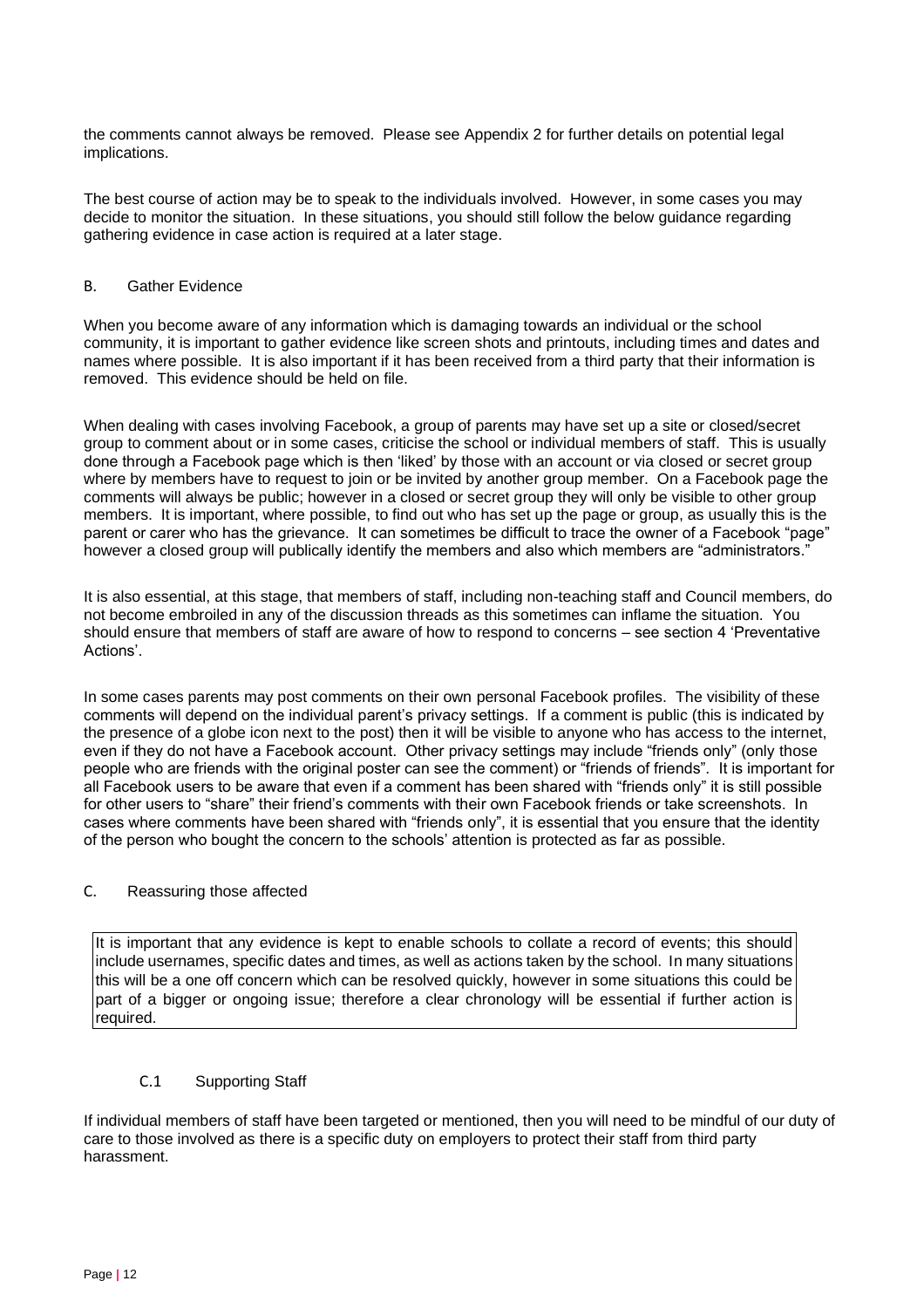Appropriate support will depend on the nature of the concerns and the reaction of the individual. If the member of staff is already aware of the comments, then you should explain to them how you intend to address the concerns and offer support to them. You should encourage staff to let you know if there is any further support that they feel they need.

If the member of staff is unaware of the comments, then you should consider if it is necessary to inform them, and if so, what would be the best approach. Depending on the nature of the comments, then this decision may require additional advice from the Trust, HR, LADO (if there is an allegation), Safeguarding Officers.

- All staff have access to Health Assured which includes advice on such matters and support on 0800 030 5182 or via the website <https://healthassuredeap.co.uk/>
- Staff may wish to contact their professional association or Trade Union for support or guidance
- Leaders can access support via the Trust leadership and HR Department
- Staff can also access support via HR
- If an allegation has been made then Principals or other leaders will need to speak with the LADO who will also provide guidance

Additional links and support:

- The Professionals online safety helpline has useful guidance for schools: [www.saferinternet.org.uk/news/minimising-reputational-risk-advice-for-professionals](http://www.saferinternet.org.uk/news/minimising-reputational-risk-advice-for-professionals)
- Childnet Teacher Guidance: [www.childnet.com/teachers-and-professionals/for-you-as](http://www.childnet.com/teachers-and-professionals/for-you-as-a-professional)[aprofessional](http://www.childnet.com/teachers-and-professionals/for-you-as-a-professional)
- The Department for Education Preventing and Tackling Bullying (July 2017) [www.gov.uk/government/publications/preventing-and-tackling-bullying](http://www.gov.uk/government/publications/preventing-and-tackling-bullying)
- Your recognised union, if you are a member, may have very useful guidance available or  $\Box$ on their website eg NAHT [www.naht.org.uk](http://www.naht.org.uk/)

### C.2 Supporting other members of the community

There have been cases where negative or malicious comments posted on social media have not been about a member of staff but have been made against a child or another parent. It is important that you are aware of the need to promote the wellbeing and safety of the whole school community. However, you should also be aware of some of the limitations and be clear about how achievable this may be in some cases.

When responding to issues where parents are writing negative or unkind comments about other parents, the school may need to consider how best to mediate concerns (if appropriate) and to what extent they are able to resolve concerns if they are having a detrimental impact on the school. In cases where there is a concern regarding physical violence, you may need to involve other agencies.

In some cases, there may be a requirement for you to consider the potential safeguarding impact (including emotional consequences or the potential risk to physical safety) or children if comments are made on line about them by parents. This may require involvement of other external agencies in line with existing safeguarding procedures. If you are unclear about how to respond then you should seek advice from the Trust or other advisors.

D. Meet face to face with parents or carers involved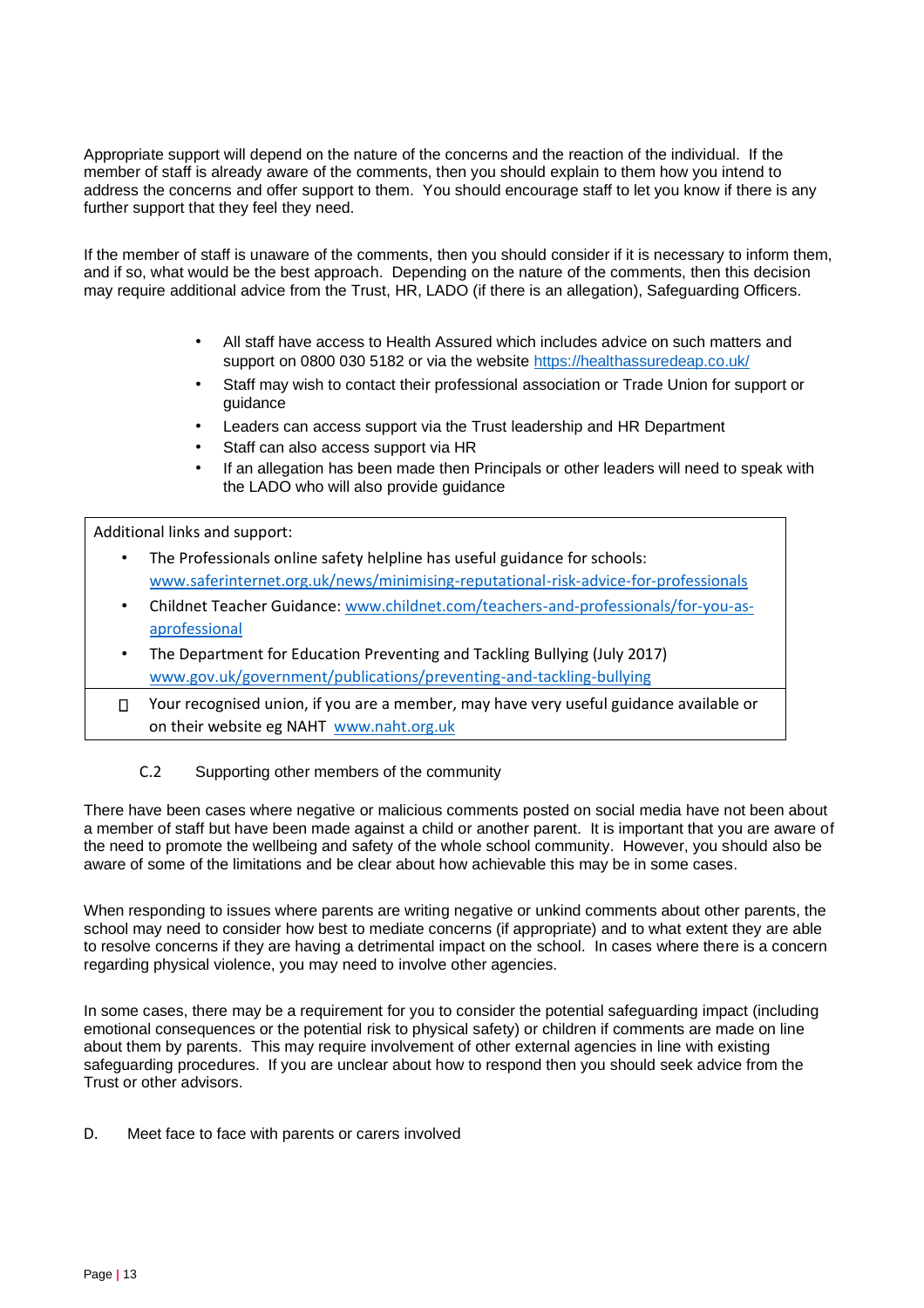In the majority of incidents, a face to face meeting with the parents involved can resolve the matter. This allows the Principal or leader to identify the parents' particular concern and will help ensure that a suitable solution is put into place, or to instigate the school complaints process.

In many cases the reason why a parent o carer has made comments about the school or staff members on line is due to being oblivious about the implications of making such comments, or because they are unaware of or disillusioned with the school's complaints procedure. An immediate response in writing can occasionally inflame situations (and indeed in some cases ends up being shared on social media itself) so a face to face or "offline" discussion is likely to have a more positive outcome. If multiple parents are involved then schools should consider how best to respond safely and effectively, whilst maintaining confidentiality. This may require multiple meetings with parents on an individual basis.

The Principal (or other appropriate member of senior leadership or Trust staff) should meet with the parents to express their disappointment with the current situation and explain that the school would like to work with them to resolve the problem that is obviously causing them distress. Principals should address the matter of social networking with the parents concerned and explain how this behaviour can have a detrimental impact on the school and potentially their children's education, whilst not allowing the school to actually address their concerns.

It can be helpful, to discuss the importance of considering any messages they post online in the future, as these can have a detrimental impact on themselves as well as the wider school community. Parents should be made aware that comments posted on line (even if made "privately") can easily be misread or misinterpreted and can also be shared without their knowledge or consent.

At this meeting it is important that printouts of the allegations or comments are available for parents, again schools should take steps to ensure that any content which could identify the individual who bought it to the schools attention is removed.

At this stage, it is important that the Principal requests that any offending posts or pages are immediately removed and encourages the parents to work with the school, following the schools complaints procedure if they are unhappy. If parents refuse to remove content then Principals can then report the concern to the website (see appendix 4 for advice regarding reports to Facebook) ore escalate the concern to the Professional Online Safety helpline: [www.saferinternet.org.uk/helpline](http://www.saferinternet.org.uk/helpline) [.](http://www.saferinternet.org.uk/helpline) 

If the meeting does not have a successful outcome then it is important for the Principal to stress that the school may have to take further action to resolve the matter. Although it is essential not to cause any further problems, the professional status of staff and the school needs to be maintained and it cannot be compromised by any malicious comments or allegations. The school may want to warn the parents that any existing comments or a continuation of posts could lead to civil or criminal action being taken, although the school would prefer to avoid having to take this route.

If Principals think that a criminal offence has been committed, or believe that speaking directly to the parents would lead to a confrontation or offence being committed, then they should contact their local police to work together to support the school in discussing this with the parent concerned in more detail.

# **3. Resolving Difficult Situations**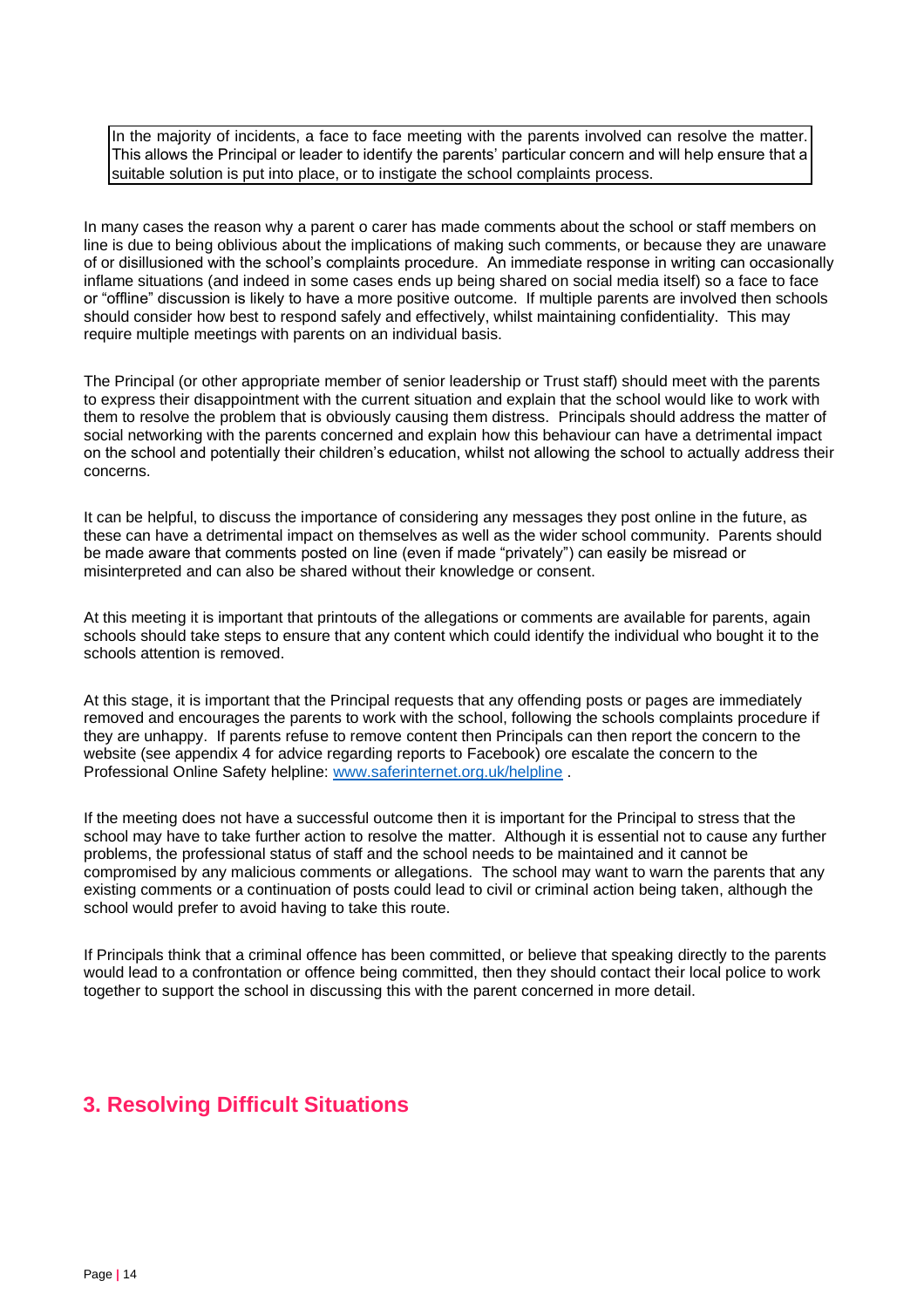If the matter is not resolved through a face to face meeting, the school has a number of options to try and address the situation. While the school will not want to escalate the matter unnecessarily, it is crucial that they try to come to a sensible and proportionate conclusion.

A. Arrange a further meeting and invite a Trust leader (or Chair of Academy Council)

To ensure that the parents understand the seriousness of the matter, a further meeting could be arranged with an appropriate Trust leader or Chair of the Academy Council present to convey the damage that these comments are having on the school community. It is essential that the individual accompanying the Principal is fully briefed before the meeting and that a common approach is taken by the school to address this matter. Again, it gives an opportunity for the parents to share any grievances and for an action plan to be established to deal with any concerns expressed by them.

If parents refuse to meet with the school, then the Principal/Trust leaders/Chair of Academy Council may wish to use the final letter in appendix 2. Please note that all other options should be explored before using this letter.

### B. Report content to the site involved

If the parents do not agree to remove any offending content or pages they have set up, then the school can report content to the website where it has been posted. Usually this raises a "ticket" with those who monitor content on the site so that they can assess this in relation to whether any of the terms and conditions have been violated. Schools have to be aware that there will be a time delay in the review of this content and that if the content does not breach the terms and conditions, then the site administrators will not remove it. Forced removal of comments may only occur if the comments break the laws or break the website's terms and conditions.

Information about how concerns can be reported to Facebook and Twitter can be found in appendix 4 and 5 respectively. For other sites, it may be helpful to visit the site being used as many will have a help or report section.

### C. Take further advice

The final step in some cases may be for a school to seek legal advice on comments posted on a social media site. In some cases this has resulted in a letter from a solicitor being sent out to the parents warning them that malicious allegations could result in legal action. Principals should be aware that in some cases this can have a detrimental impact and can inflame situations further, so it is recommended to try all other possible routes before proceeding.

In cases where a criminal offence has been committed then police advice should be sought at an early stage. This should usually take place via 101, but if there is an immediate risk of harm to any member of the school community this should be reported via 999. It is advisable that schools record any crime reference numbers etc, even if police action is not considered to be necessary.

If an allegation has been made against a member of staff then advice must be sought from the LADO service.

If the school is concerned that an issue may receive media attention, then they may also wish to seek advice from the Trust.

In any event the Trust should be informed as soon as further action is thought to be necessary.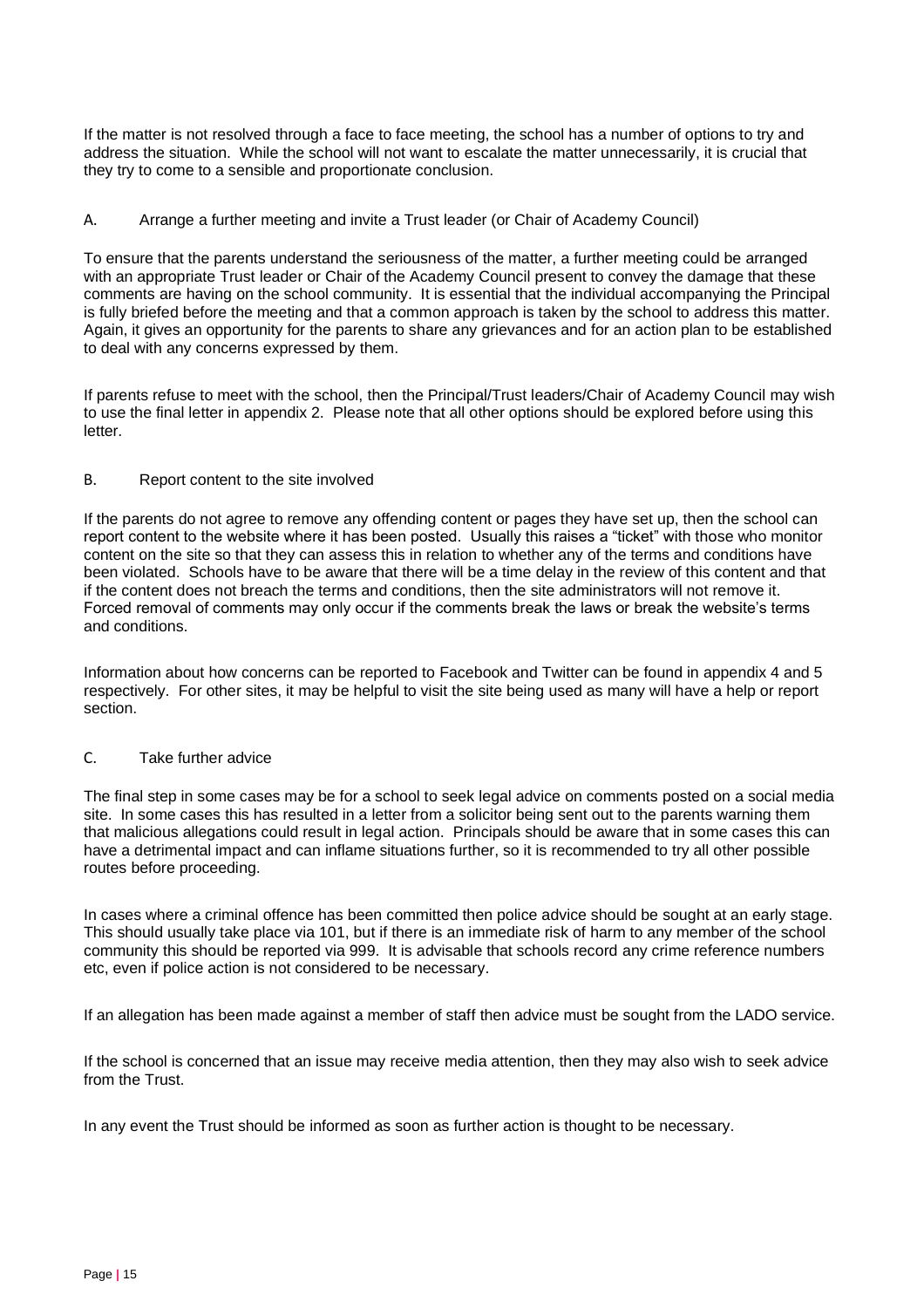### D. Dealing with complaints from members of the public

In some cases, complaints may be posted on social media by a member of the public; this could be a friend or family member of a parent, or someone complete unknown to the school. In these situations, schools may only be able to act if the comments are criminal or deemed to have broken the sites terms and conditions.

If the person is known to a parent (for example, they have comments on parents own post on their Facebook profile), the best approach will be to discuss the concern with the parent as outlined in section 2.

If the person is not identifiable (for example anonymous accounts on google reviews or Twitter profiles), the school should report the content to the site concerned but be aware that it may not be removed.

If the comments posted by a member of the public give the school a reason to believe that a member of the community is at risk of harm (such as credible threats are made against an individual) or believe a criminal offence has been committed, advice should be sought from the police.

You should consider if it is always required to you to respond directly to complaints made by members of the public. If it is deemed necessary, it is important to ensure the response is proportionate and impartial; overreactions or emotionally led responses are likely to inflame the situation further. In some cases, you may decide that the best response will be to monitor the situation. You should still gather evidence and record decision making, in case further action is required at a later stage.

If you are concerned that an issue posted online by a member of the public may receive media attention you should report this to the Trust which may involve their PR consultant.

# **4. Preventative Actions**

Allegations or malicious comments against members of staff or the school can have an unwanted effect on the school's ethos, which can result in a detrimental effect on children and young people.it is crucial that schools take steps to try and prevent these types of issues from reoccurring.

It is important for us all to be realistic about what we hope to achieve when responding to negative comments or complaints on social media. You should remember that it isn't always possible to prevent parents posting comments online, and comments cannot always be removed. The focus should therefore be on achieving the best outcomes for children, especially if they are at the centre of the concern.

A. Build a whole community ethos towards safe use of social networking

Schools may wish to regularly highlight awareness regarding use of social networking such as via schools newsletters etc. Example text and letters can be found in appendix 3.

If there have been specific issues, schools could consider sending a specific letter to parents to encourage them to be mindful about what they post on social networking sites and to be aware of the impact such comments could have on the school community. The lette4r could also include the fact that unpleasant or hurtful comments should not be posted online as they may potentially be considered as a criminal offence. For template letters please see appendix 3.

The school may want to remind all parents of the schools official communication and complaints channels which are available to be used should they need them, as this is the most appropriate way of dealing with any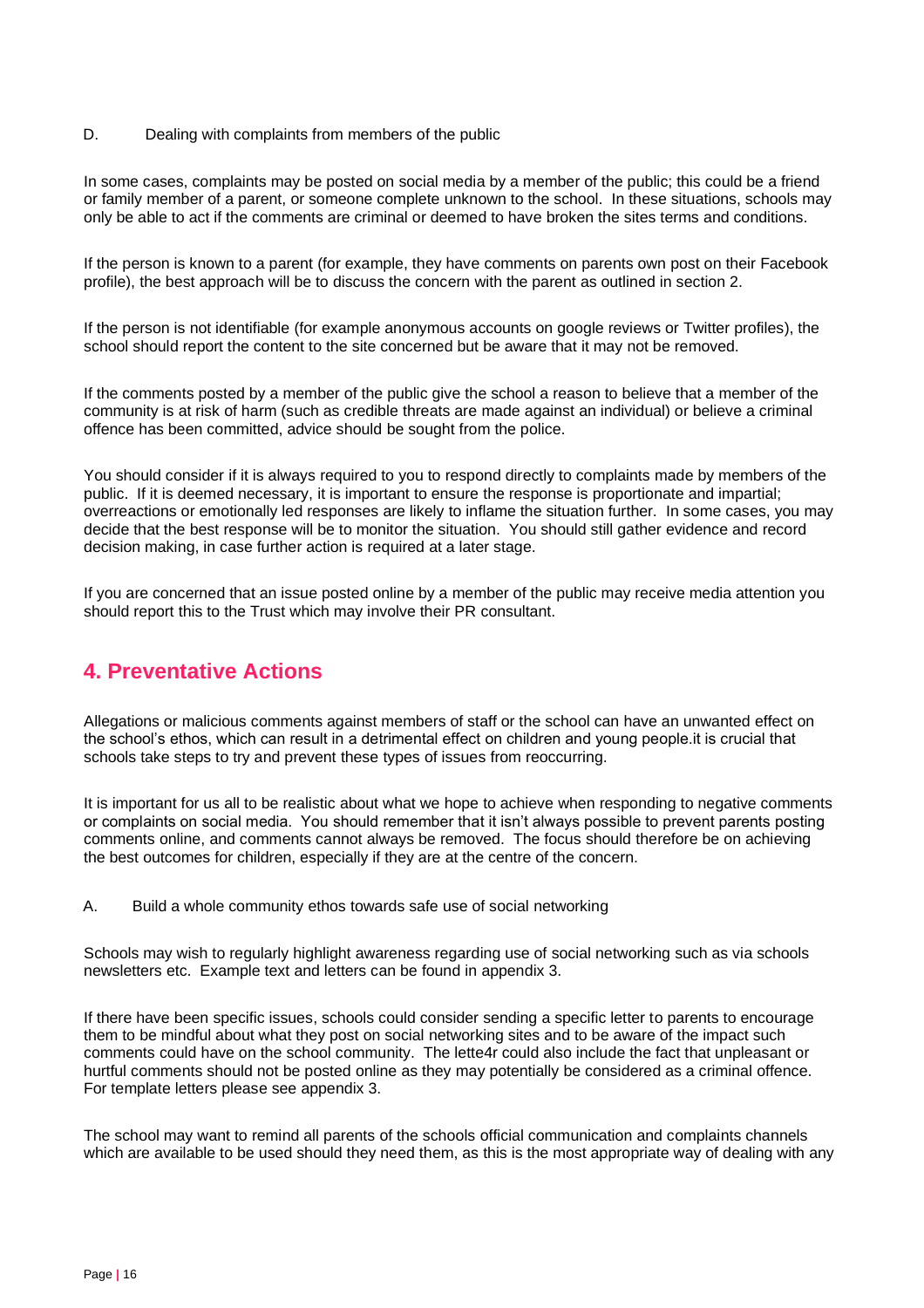concerns. Schools may also wish to remind parents that they can "report" any unpleasant comments or content to Facebook or other social networking sites, who may remove comments and block/ban users who break these rules. Parents should also be aware of the importance of role modelling appropriate behaviour for their children online, much like they should offline.

You should ensure that all members of staff receive safeguarding raining that is robust and up to date and covers online safety (as identified within the latest version of "Keeping Children Safe in Education"). This training should include ensuring that all members of staff know how to respond to concerns they may see online in a way that supports the school and also does not compromise them. You should ensure that all members of staff sign an Acceptable Use Policy (AUP) and are aware of expectations with regards their use of social media.

### B. Acceptable Use Policy (AUP)

The Trust has an AUP which is signed by staff and pupils/parents to ensure that they use digital technology and the internet within school safely and understand the sanctions resulting from breaches of this policy. Schools should include statements that refer to parental support on this matter and these also ask parents to monitor children and young people's use of digital technology and social media while they are out of school. The policy should be reviewed and, where necessary, updated on an annual basis; and schools could include a statement on parental use of social networking. Please be aware that this approach can sometimes be difficult to enforce.

### Suggested statement:

"As a parent, I support school safeguarding policies and I will ensure that I monitor my child's use of the internet (including social networking) outside of school. I will act as a positive role model to my child by ensuring that I use social networking sites responsibly."

### C. Schools policies (including the Complaints Policy)

Whenever there is a dispute between a parent and the school, it is important that the complaints procedure is followed so that grievances are taken seriously and solutions can be quickly found to ensure that the child or young person's education is not disrupted. The complaints policy should be easily accessible via the school's website. Principals may also wish to draw attention to this concern in other related policies including antibullying, Safeguarding, online safety, data protection/security and confidentiality.

In accordance with the latest version of "Keeping Children Safe in Education", schools will need to have a staff code of conduct, which includes the use of social media. Schools and settings may choose to have a specific social media policy (or integrate this within existing policies such as an online safety policy). A social media policy should cover appropriate use of social media by the school and also identify appropriate behaviour on social media for all members of the community.

#### D. Home-School Agreements

Trust schools have a contract between parents and the school to ensure that children and young people are fully supported with their learning and welfare both inside and out of the classroom. Many of the statements refer to parents reinforcing schools' policies on homework, behaviour and conduct. In order to counter any parent discussing sensitive issues about individual teachers or pupils on social networks, the Trust has decided to include a statement on the Home-School Agreement to try and stop parents from making derogatory or malicious comments. While it is difficult to monitor all parents' use of social networking sites, it does show that the school takes this matter seriously and, the fact that parents have signed the agreement, means that they have a responsibility to act appropriately.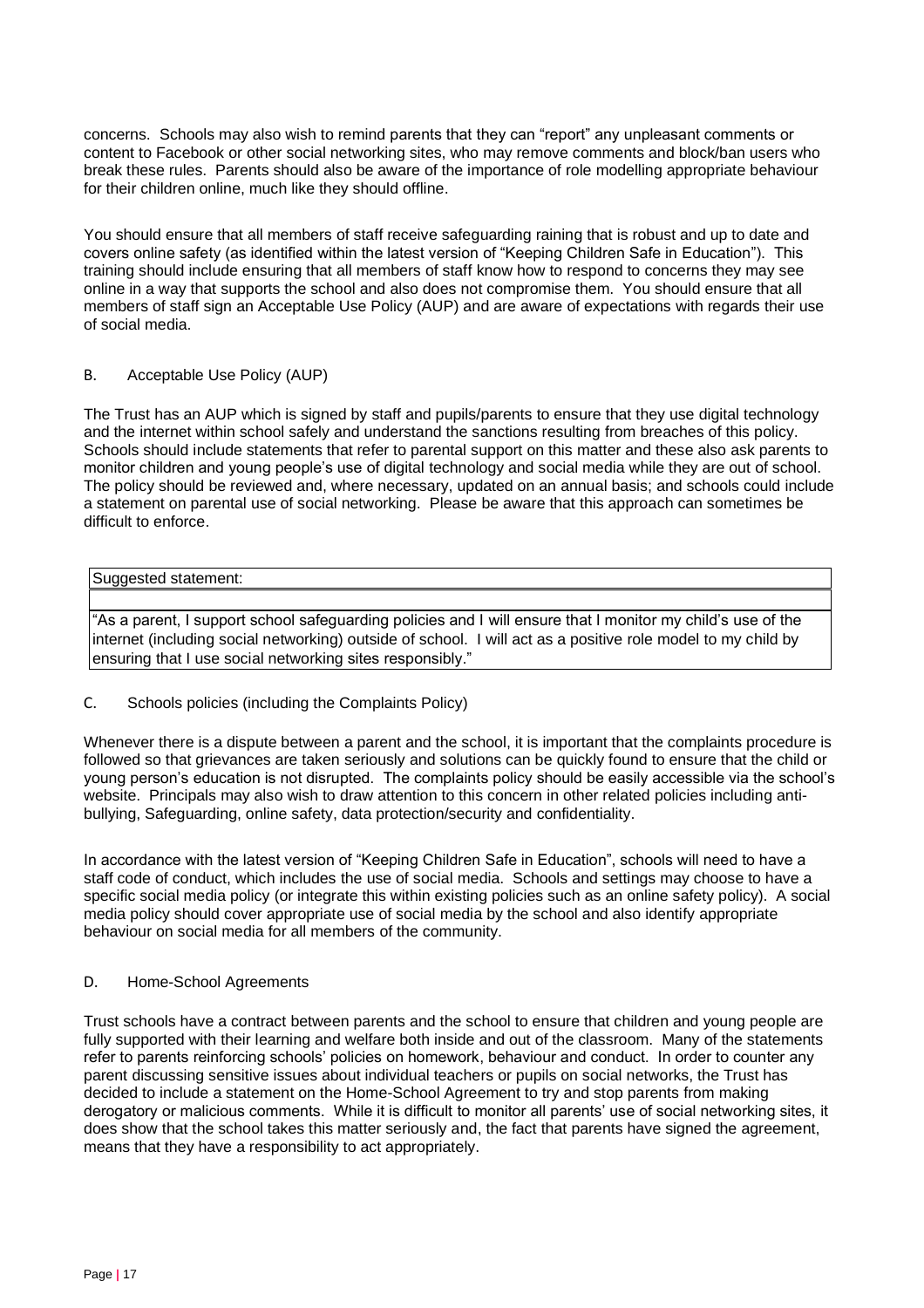This statement will be included in the agreement to be used from September 2020 onwards:-

Parents and carers are reminded to use existing structures when making any complaint about the school or a member of staff. They are advised not to discuss any matters on social networking sites.

#### E. Promote positive use of social media

The Trust uses social media proactively as a positive engagement tool for parents. Many social media complaints arise out of parental frustrations and because parents may feel that they are not listened to or valued by schools. This is why many parents take the matter out of the schools hands and set up unofficial and unapproved Facebook pages or groups.

In some cases Facebook pages or groups may be set up and run (either officially or unofficially) via parent teachers associations or other similar groups. It is important that in these cases the Principal is involved in ensuring that the groups are run in accordance with the school policies and clear boundaries are in place about appropriate online behaviour.

If a school has an official and appropriately managed Facebook page or group then this can minimise some of the concerns or ensure that the school has a way to respond appropriately via an official and approved communication channel.

### F. Other approaches

Principals may want to consider implementing a range of routes to encourage parents to raise concerns directly with the school, for example ensuring a senior member of staff is available on the gate at the start and end of the day, dedicated email accounts etc.

# **5. Conclusion**

In the age of social media, all institutions need to be robust against criticisms and opinions. Complaints by parents are nothing new for schools as, in the past, many have made comments on the playground or at the school gate or have gone to local media outlets such as newspapers to highlight decisions or issues in schools. The main issue is that in today's society, these complaints can easily be shared in the public domain and a post on a social networking site can reach thousands of users instantly, damaging reputations and giving a misleading slant to any issue.

Schools cannot monitor every comment posted on social networking sites, but they can be proactive in trying to ensure that parents and carers are aware of the appropriate processes in place to raise complaints or concerns, as well as their responsibility to act as a "positive online role model" to their children.

# **Appendix 1: What to do if a Complaint is made on Social Networking by a Parent or Carer**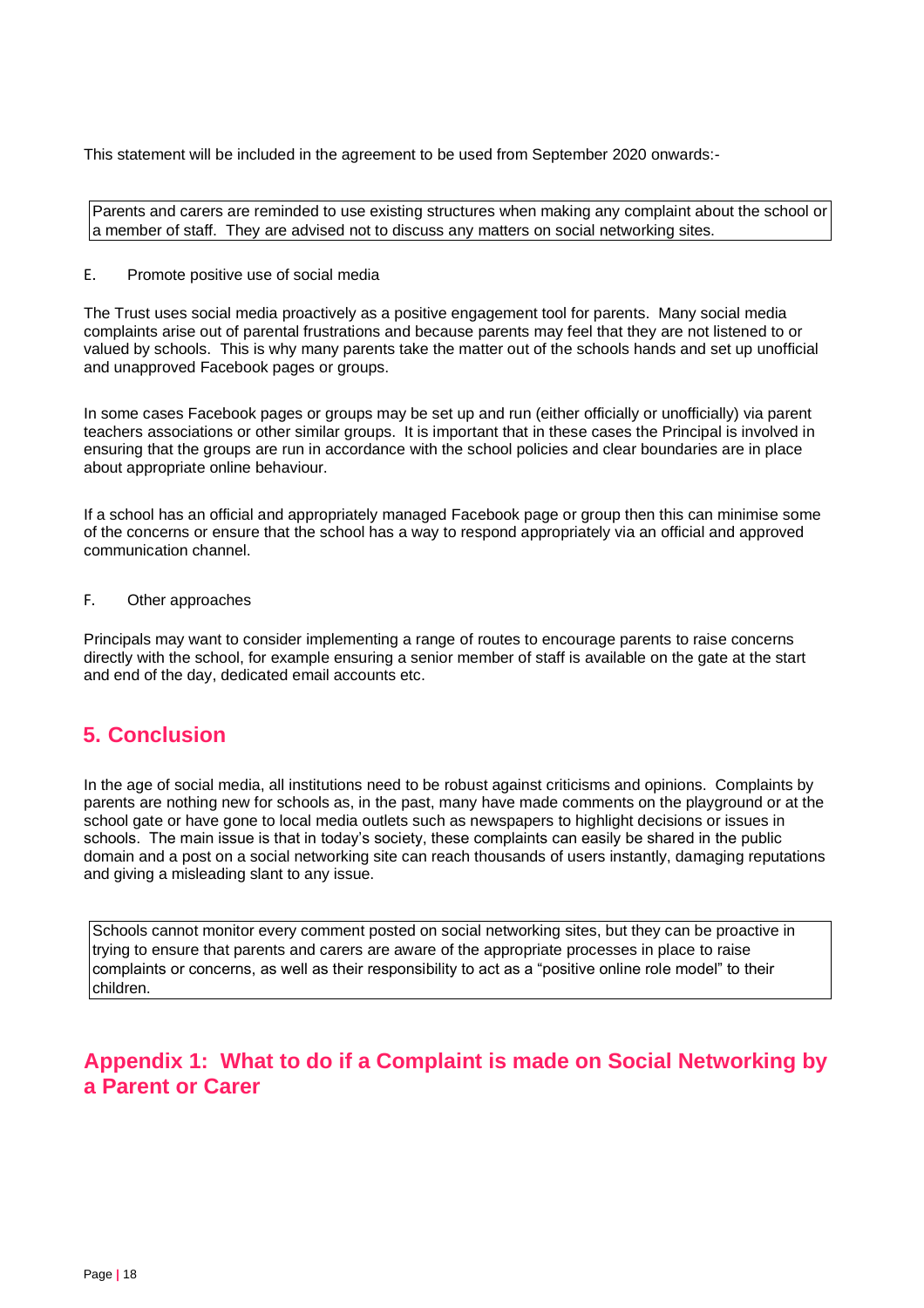### **Who made the complaint?**

- Where was it posted? Eg Facebook profile, page or group?
- Who made the comment?
- Who brought it to the schools attention?
- Do you have evidence eg a screenshot with names and dates?

#### **What is the nature of the complaint?**

- Are they raising a valid concern?
- Does it name specific members of the community or the school itself?
- Is there a criminal offen ce eg credible threat? If so contact the Police use 999 if there is an immediate risk of harm or 101 if not
- Is it making an allegation against a member of staff? If so contact the LADO
- If unsure then access support eg Trust education team, Safeguarding Team

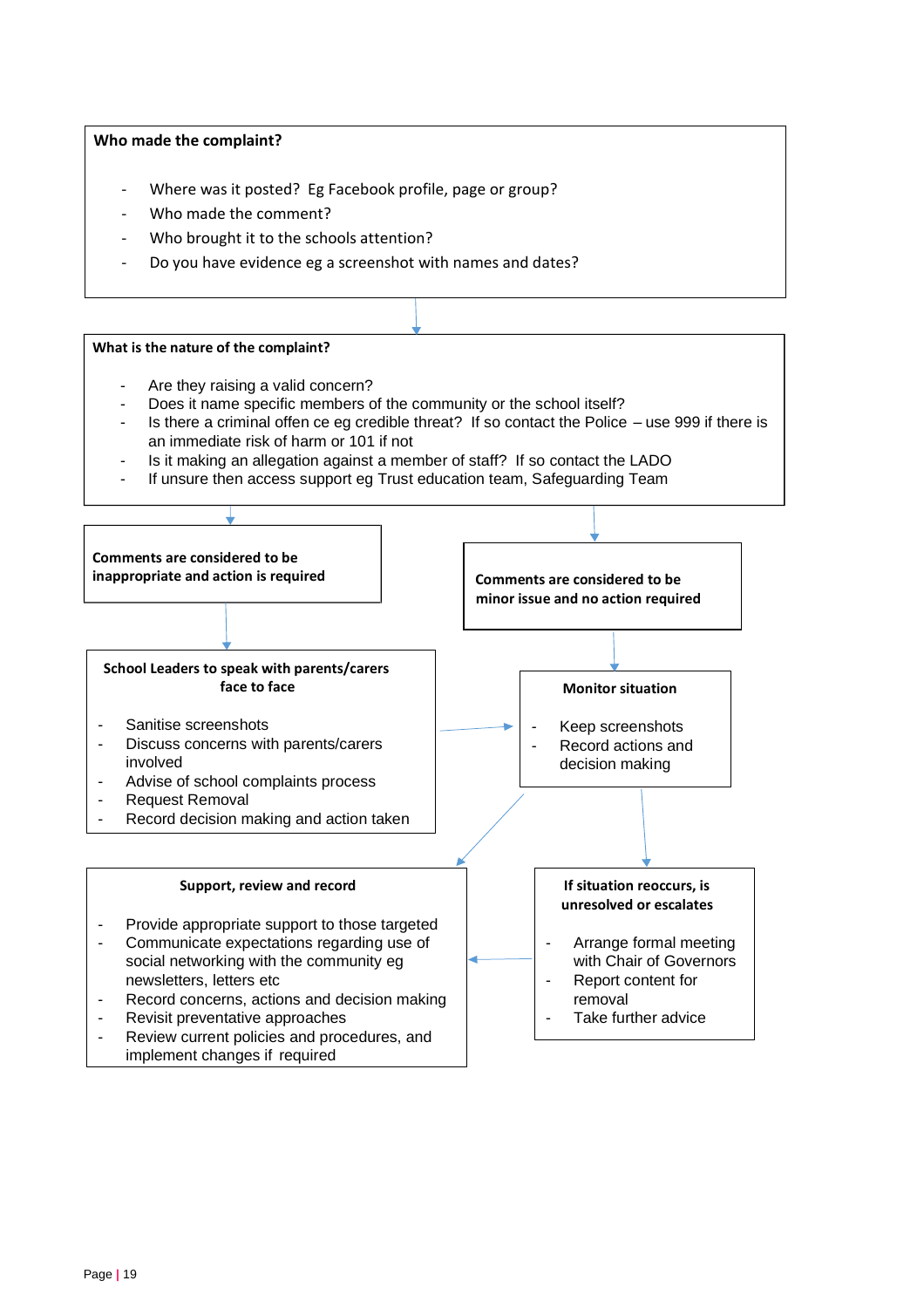# **Appendix 2: Legal Information**

I most circumstances where parents or members of the public are expressing an opinion, it is not possible to take legal action.However, if settings feel it is necessary to pursue a legal course, we recommend they contact legal advisors or the Police.

In some situations, comments posted on social media may be a criminal or civil offence: if so, action could be considered under some of the following legislation.

*This is not legal guidance; settings are advised to take appropriate legal advice if required. Please note that this list is not exhaustive, and, in some cases, other legislation may apply.*

# **Criminal Concerns**

- **Protection from Harassment Act 1997**: This Act is relevant for incidents that have happened repeatedly (ie on more than two occasions). The Protection from Harassment Act 1997 makes it a criminal and civil offence to pursue a course of conduct which causes alarm and distress, which includes the publication of words. The victim can also bring a civil claim for damages and an injunction against the abuser, although this is a remedy that is only used by individuals with the financial means to litigate. It is only possible if the abuser can be identified, which is not always possible.
- **Malicious Communications Act 1988**: Section 1 makes it an offence to send an indecent, grossly offensive or threatening letter, electronic communication or other article to another person with the intention that it cause them distress or anxiety.
- **Public Order Act 1986 (sections 17-29)**: This Act makes it a criminal offence to stir up racial hatred by displaying, publishing or distributing written material which is threatening.
- **Communications Act 2003**: Section 127 covers all forms of public communications, and subsection (1) defines an offence of sending a 'grossly offensive … obscene, indecent or menacing' communication. Subsection (2) defines a separate offence where for the purposes of causing annoyance, inconvenience or needless anxiety, a person sends a message which that person knows to be false (or causes it to be sent) or persistently makes use of a public communications system.
- **Racial and Religious Hatred Act 2006**: This Act makes it a criminal offence to threaten people because of their faith, or to stir up religious hatred by displaying, publishing or distributing written material which is threatening.
- **The Education Act 2011** makes it an offence to publish the name of a teacher who is subject to an allegation until such time as that they are charged with an offence. All members of the community need to be aware of the importance of not publishing named allegations against teachers online as this can lead to prosecution; settings should contact the LADO for further guidance.

# **Civil Concerns: Libel and Privacy**

Comments made online by parents could possibly be classed as 'libel' in some cases. Libel is defined as 'defamation by written or printed words, pictures, or in any form other than by spoken words or gestures'. The authors of such comments can be held accountable under Defamation law, which was created to protect individuals or organisations from unwarranted, mistaken or untruthful attacks on their reputation.

Defamation is a civil 'common law' tort in respect of which the Defamation Acts of 1952 and 1996 provide certain defences. It applies to any published material that damages the reputation of an individual or an organisation, and it includes material published on the internet. A civil action for defamation can be brought by an individual or a company, but not by a public authority. Libel is a civil and not a criminal issue and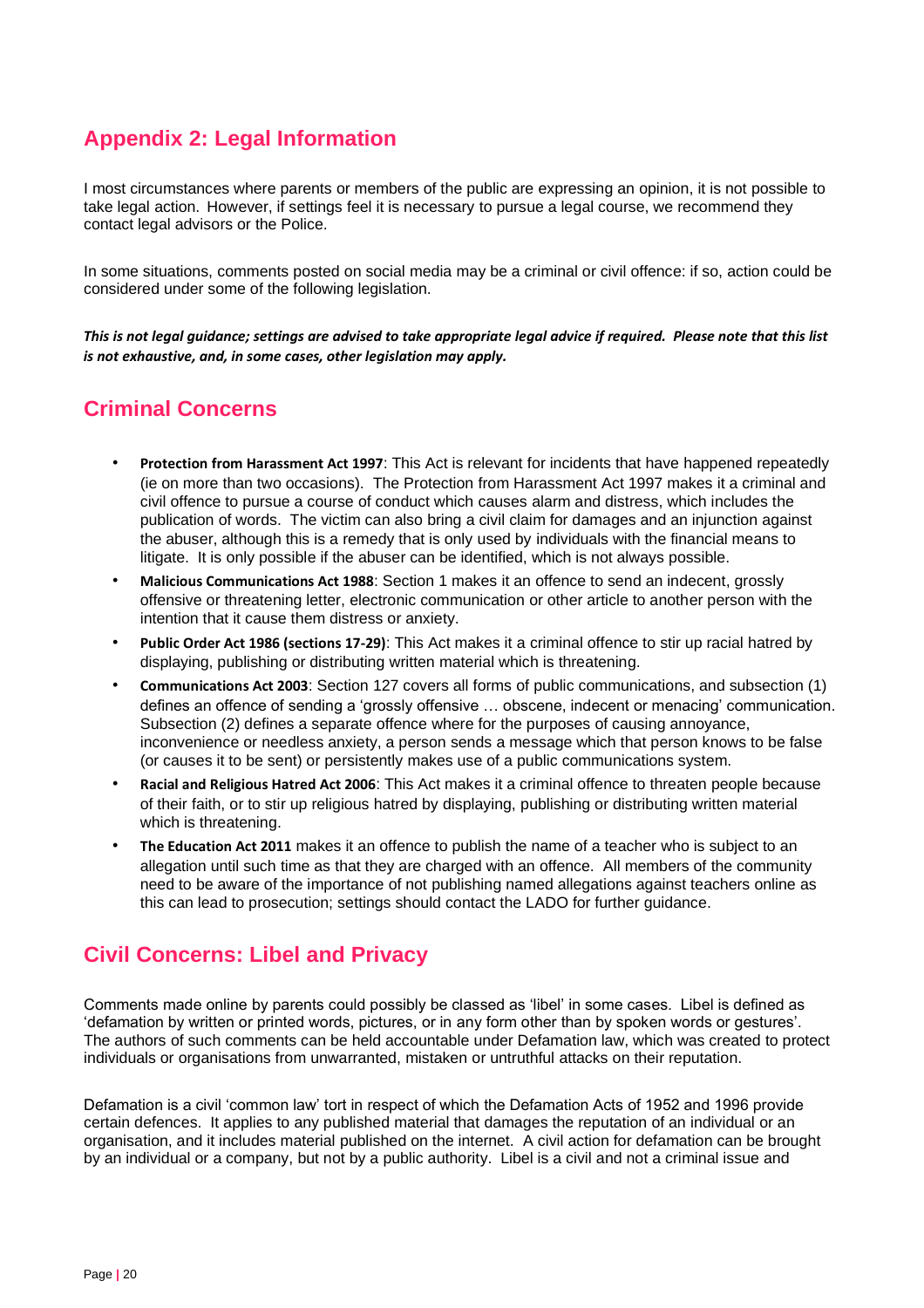specific legal advice may be required. Legal advice should be sought if settings or individuals which to consider taking further action.

Where defamatory material is posted on a website, the person affected can inform the host of its contents and ask the host to remove it. Once the host knows that the material is there and that it may be defamatory, it can no longer rely on the defence of innocent dissemination in the

Defamation Act 1996. This means that the person affected could (if the material has been published in the jurisdiction ie in England and Wales) obtain a court order (an injunction) to require removal of the material and could sue either the host or the person who posted the material for defamation. Legal advice should be sought if settings or individuals wish to consider taking this action.

### **Other issues**

If social media is used to publish private and confidential information (for example breaches or data protection act) about an individual, it could give rise to a potential privacy claim. It is possible to seek an injunction and damages. Legal advice should be sought if settings or individuals wish to consider this action.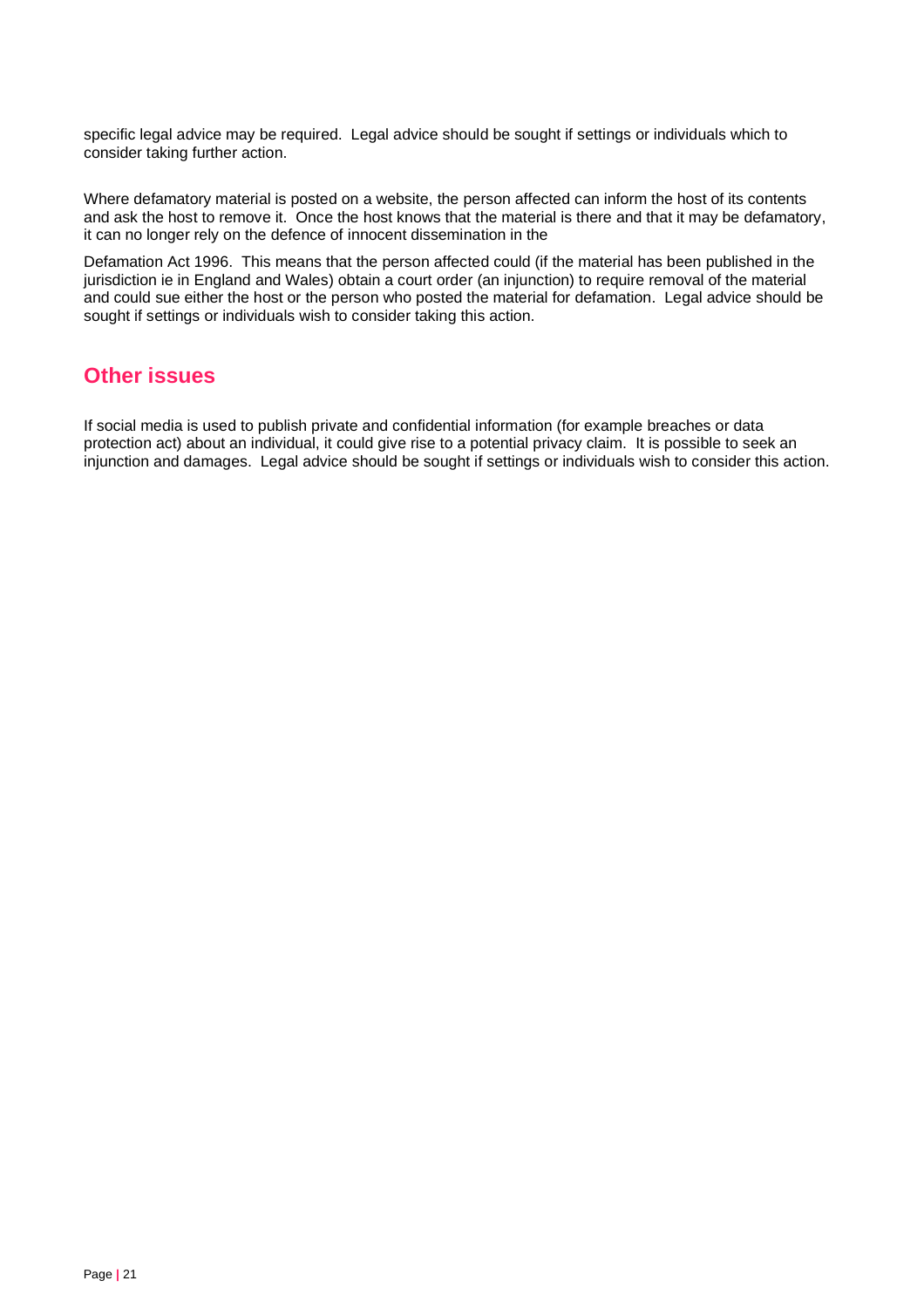# **Appendix 3: Template letters**

**Please be aware that settings must not share any information which could compromise a live police investigation; please seek advice if this is a concern.** 

#### **i. Preventative approaches**

### **General Awareness Information for Newsletters**

At (name) we strive to achieve the best for all children, however we recognise that on some occasions you may feel that we could have done better. We would like to encourage you to come in and discuss any concerns with us by (insert details e.g. speaking with the headteacher/manager).

We would be grateful if parents do not use social media to raise complaints but instead, we encourage you to come into school and speak with us so that we can understand your concerns and help solve the problem. Complains on social media can be damaging for the school/setting, its staff and most importantly the children.

If you feel that an issue has not been dealt with appropriately, we will provide you with a copy of the formal complaints procedures.

### **General Awareness Letter for all parents**

#### Dear Parent/Carers

Online Safety is an important part of keeping children safe at [school name]. We can only be successful in keeping children safe online if we work with you to ensure that safety messages are consistent and that all members of the community behave safely and appropriately online. We are writing to you to request your support in ensuring that our children have responsible online role models when posting and sharing content on social media sites. Whilst we are all entitled to have our own views and opinions, we would like to ask that all members of our community consider how our comments may be misunderstood or misinterpreted when shared online, and the possible impact and consequences on others of our online actions.

If parents have any concerns or complaints regarding the school, then we would like to request that they be made using official channels, so we can work together to help resolve the concerns. The complaints procedure and anti-bullying policy and other relevant policies (such as behaviour or child protection policies) are available online via our website [link] or upon request at the office.

As responsible adults it's important we all consider the potential impact and implications of online behaviour for ourselves and our families, as well as other members of the community. Our school is keen to work in partnership with parents and carers to promote responsible internet use and acknowledge how important your role is in setting a good example of positive and responsible online behaviour for your child.

More information about online safety can be found at the following places:

- www.thinkuknow.co.uk/parents
- www.saferinternet.org.uk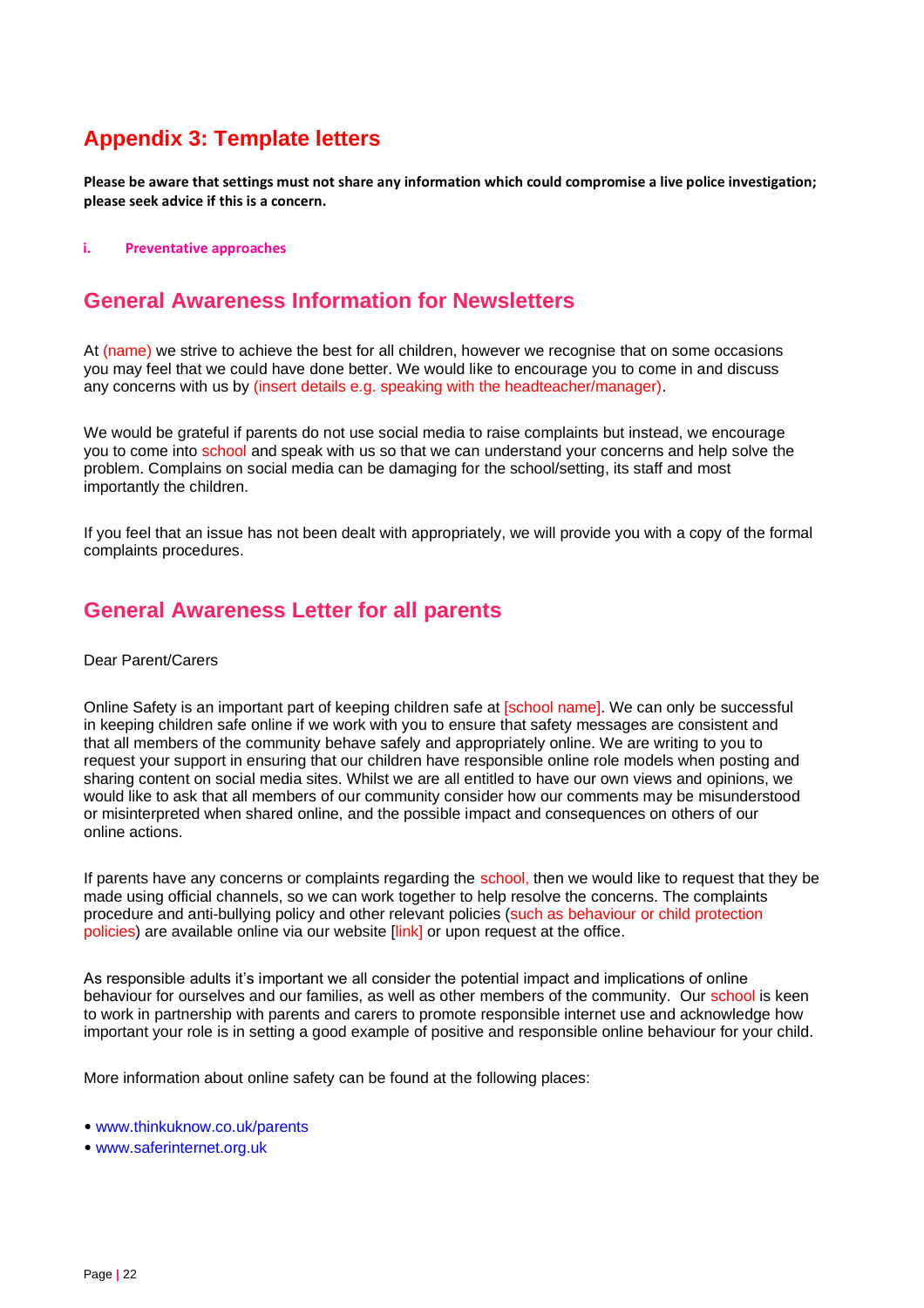- www.childnet.com
- www.nscpcc.org.uk/onlinesafety
- www.internetmatters.org

If parents/carers wish to discuss this matter further or have any other online safety concerns the please contact [Name] Designated Safeguarding Lead, or myself (if different).

Many thanks in advance for your support in this matter,

### **[Name] Principal**

- **ii. Letters following specific issues**
- **Do not use this letter if sharing it could identify members of the community.**
- **Do not send this letter until after parents involved have been spoken with.**

# **Template Incident Letter (following a specific issue) for all parents**

Dear Parent/Carers

Online Safety is an important part of keeping children safe at [school]. We can only be successful in keeping children safe online if we work with you to ensure that online safety messages are consistent and that all members of the community behave safely and appropriately online.

Unfortunately, it has been brought to our attention that some parents have been using xxxx as a forum to complain and/or be abusive about the school and/or members of staff/parents/children in the school community. Whilst we are all entitled to have our own views and opinions, we would like to ask that all members of our community consider how this may be misunderstood or misinterpreted when shared online and the possible impact and consequences of these actions. We have spoken to those parents concerned and whilst we can continue to raise the profile of online safety, we need the help of the whole community to support us in keeping our wider community safe online.

It is important that all members of our community understand that the use of technology (including social networking, mobile phones, games consoles and other websites) to deliberately threaten, upset, harass, intimidate or embarrass someone else could be viewed as cyberbullying or harassment. Cyberbullying is just as harmful as bullying in the real world and is not tolerated at

[school name]. We take all instances of cyberbullying or harassment involving any members of our community very seriously as we want members of the community to feel safe.

Posting threatening, obscene or offensive comments online can potentially be considered as a criminal offence and can therefore have serious consequences.

Any complaints should be made using the correct and official channels, so we can work together to help resolve any concerns that parents may have. The complaints procedure, anti-bullying policy and other relevant policies (such as behaviour or child protection policies) are available online via our website (link) or upon request at the office.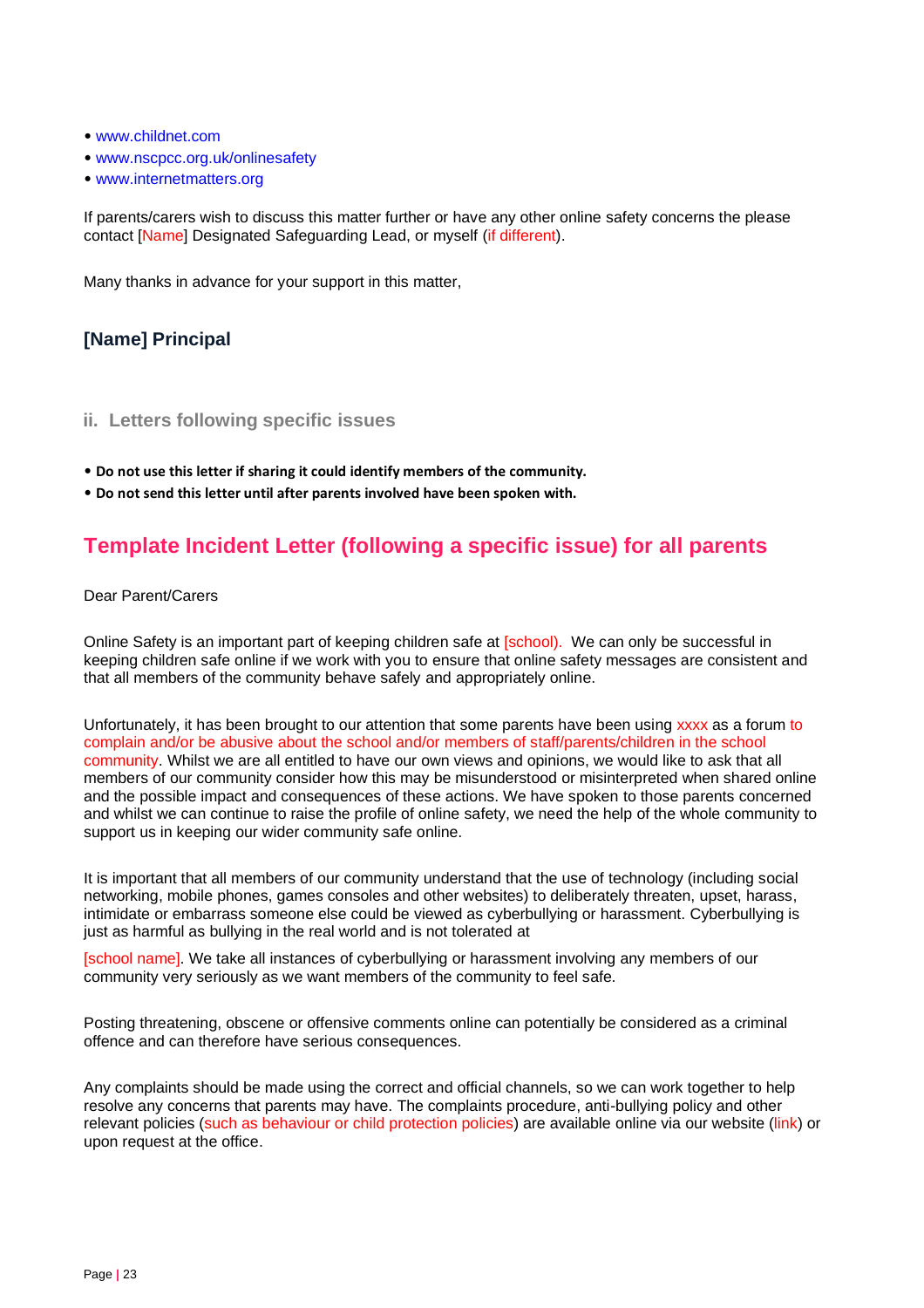I would like to ask all parents to think carefully about the information and comments they post online. As responsible adults it's important that we all consider the potential impact and implications posting such content may have on you and your family as well as other members of the community. I would also like to remind all parents about the need for us all to work in partnership to promote responsible internet use. Your role in setting a good example of positive and responsible online behaviour for your child is crucial.

If parents wish to discuss this matter further, or have any other online safety concerns the please contact [Name] Designated Safeguarding Lead, or myself (if different).

Many thanks in advance for your support in this matter,

### **[Name] Principal**

**iii. Letter to use with parents specifically involved in concerns** 

• **This template should be used with care and only sent if settings are unable to meet with parents involved face to face.** 

### **Dear parent/carer**

It has been drawn to my attention that you have recently made comments online on [site] relating to [event]. I enclose a screenshot of the material in question, which you will note has been signed and dated.

I am disappointed that you have chosen to use this medium to express these views and I am greatly concerned about the tone of the comments made and their abusive and threatening nature [substitute for more appropriate adjectives if necessary] relating to another member of our community.

It is important that all members of our community understand that the use of technology (including social networking, mobile phones, games consoles and other websites) to deliberately threaten, upset, harass, intimidate or embarrass someone else could be viewed as cyberbullying or harassment. Cyberbullying is just as harmful as bullying in the real world and is not tolerated by our school/setting; (School name) take all instances of cyberbullying or harassment involving any members of our community seriously, as we want members of the community to feel safe and happy both on and offline.

Please contact me at your earliest convenience to arrange an appointment as I would appreciate a meeting with you to discuss this matter in an open and constructive manner. I emphasise, that the conversation will remain confidential. My colleague [insert name and role] will be present to act as note-taker and you may also wish to be accompanied by a family member or friend (if needed).

I am sure that we will be able to resolve this situation and achieve a positive outcome and I look forward to meeting with you.

Yours sincerely,

#### [Name] Principal

**Appendix 4: How to report/remove content on Facebook**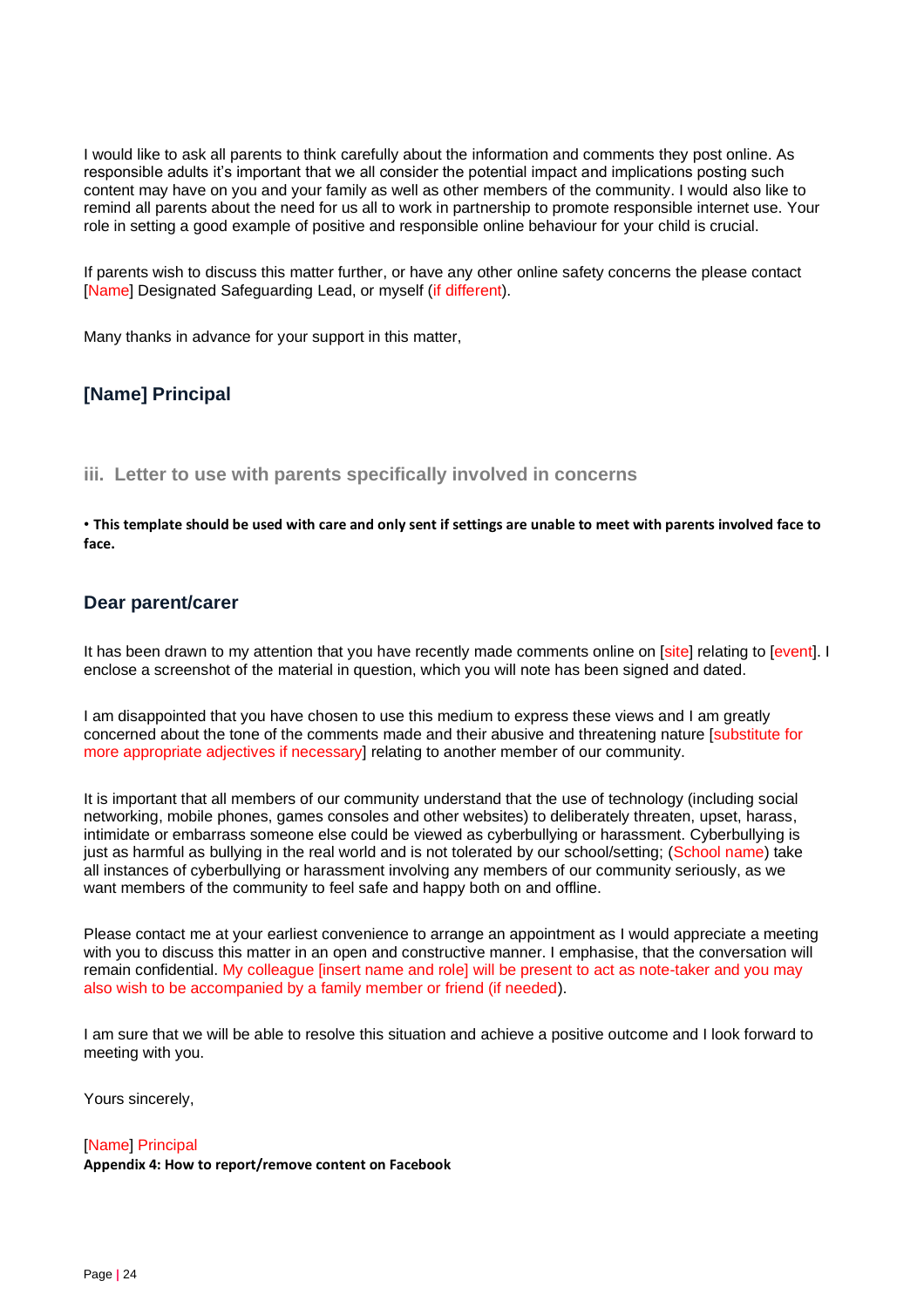# **Removal**

### **To remove a Facebook post**

To remove a comment of a Facebook profile the user must access their profile and click on in the top right of the post and then select the "delete"

| Rebecca Avery                                                               |                                      |
|-----------------------------------------------------------------------------|--------------------------------------|
| Just now - @                                                                | Save post                            |
| how do I remove a comment on a Facebook pi                                  | Edit Post                            |
| Like<br>Comment                                                             | Change Date                          |
| Write a comment                                                             | Turn off notifications for this post |
|                                                                             | Hide from Timeline                   |
|                                                                             | <b>Delete</b>                        |
| Rebecca Avery published an article or<br>20 July at 10:33 · WordPress · @ ▼ | Turn off translations                |

### **To remove a Facebook page**

Only Facebook or the page administrator can delete a Facebook page. To remove a page admin should:

- 1. Click Settings at the top of your Page
- 2. From General, click Remove Page
- 3. Click Delete [Page name] and follow the on-screen instructions

### **To remove a Facebook group**

Only Facebook or the page administrator can delete a Facebook group. Groups are deleted when they have no members. If you've created a group, you can delete the group by removing all its members and then yourself.

- 1. Go to the group you want to delete and click Members below the cover photo
- 2. Click next to each member's name and select Remove from Group
- 3. Select Leave Group next to your name once you've removed the other members

Note: An admin can't delete a group they didn't create unless the original creator chooses to leave it.

# **Reporting**

When something gets reported to Facebook, they will review it and remove anything that doesn't follow the Facebook Community Standards. Facebook don't include any information about the person who filed the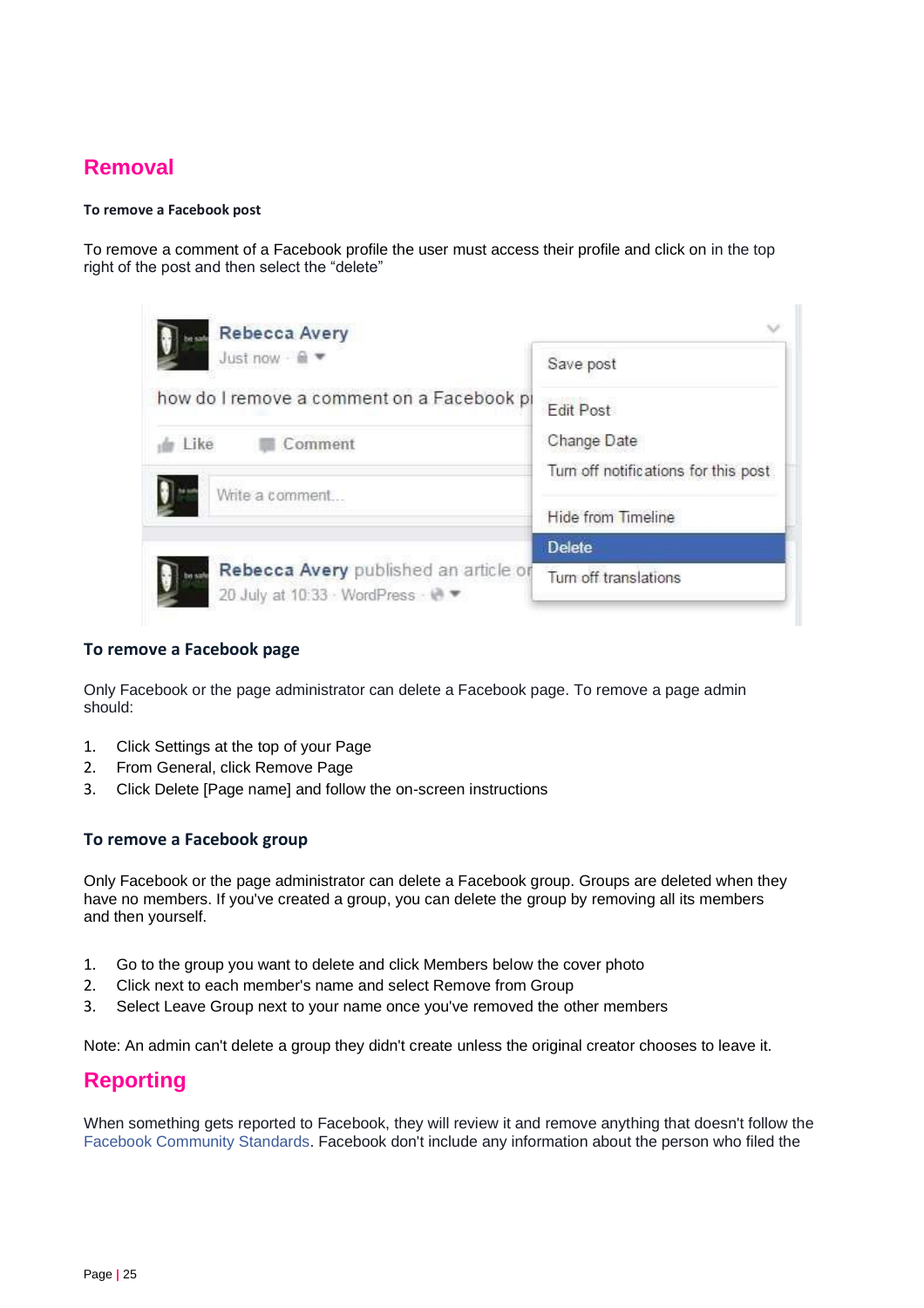report when they reach out to the person responsible. Please keep in mind that reporting something to Facebook doesn't guarantee that it will be removed.

Headteachers/managers may wish to encourage the member of the community who bought the concern to the settings attention to report the issue themselves.

#### **Finding the URL (web address) of a Facebook post**

Please note this is not always possible to obtain via the Facebook app. Access will be required via a web browser.

To get a URL:

- 1. Click the date or time link in the post or comment
- 2. Copy the link in the web address bar (see EXAMPLE below)



#### **Reporting without an Account**

If the headteacher/manager does not have a Facebook account, a report can be made via this form: [www.facebook.com/help/contact/274459462613911](http://www.facebook.com/help/contact/274459462613911)

To report a concern without an account then you will require the link (URL) to the specific content you're reporting (see above). If you're unable to provide the link to the content, Facebook may be able to find the content if you provide as much of the information below as possible:

- Link to the Facebook profile, Page or group that created the content that you're reporting, and the time and date that the content was posted
- A screenshot of the abusive content. If possible, the screenshot should include the name of the person, Page or group that created the content you're reporting and the time and date it was posted.

#### **To report a Facebook profile:**

- 1. Go to the profile you want to report
- 2. In the bottom right of the cover photo, click and select **Report**
- 3. Follow the on-screen instructions

#### **To report a specific comment/post:**

- 1. Click in the top right of the post you want to report and select **I don't want to see this**
- 2. Click **Why don't you want to see this?**
- 3. Choose the option that best describes the issue and follow the on-screen instructions

#### **To report a photo or video:**

- 1. Click on the photo or video to expand it
- 2. Click **Options** in the bottom right
- 3. Click **Report Photo** for photos or **Report Video** for videos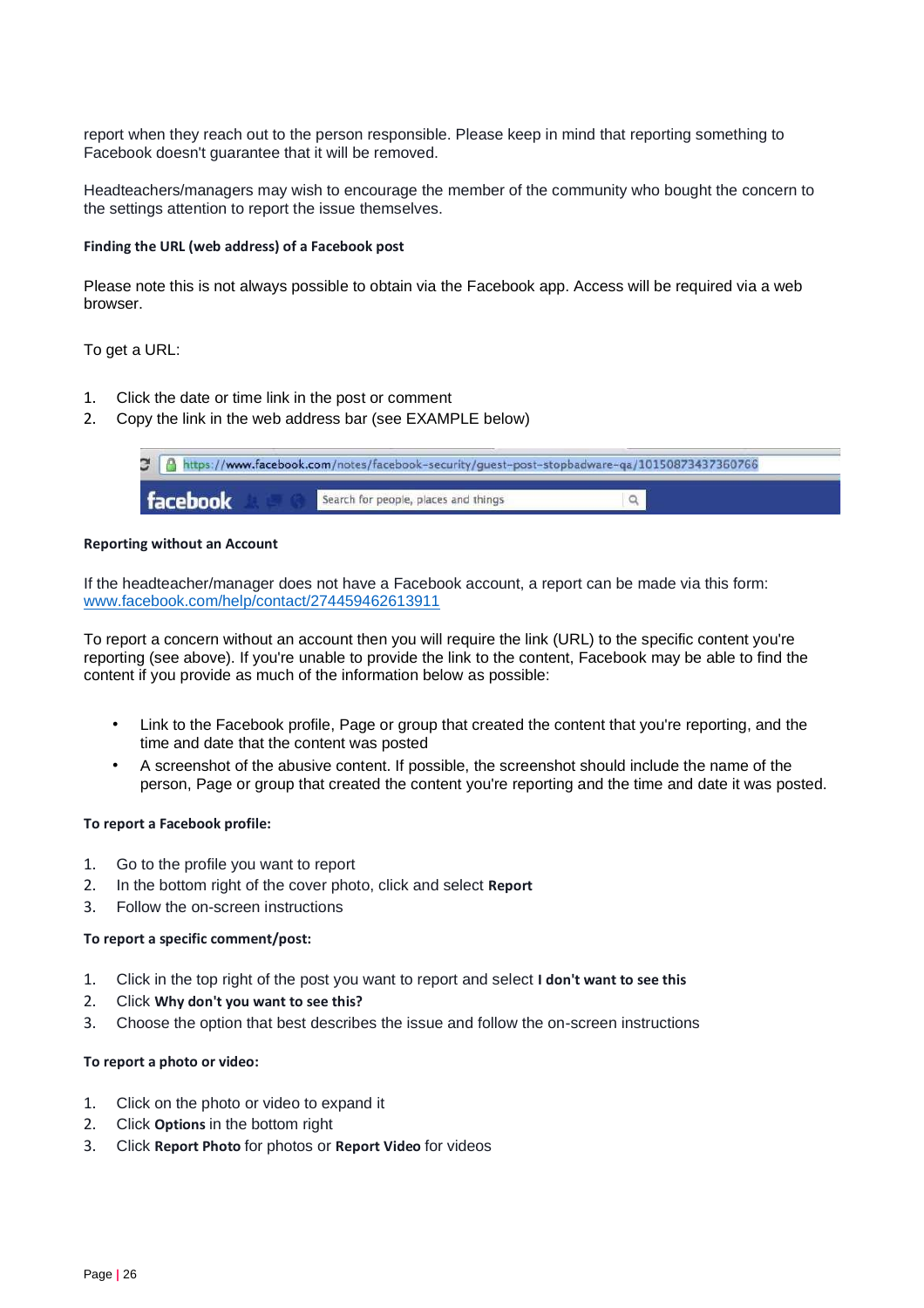### **To report a message:**

- 1. Open the message you'd like to report
- 2. Click **Actions** in the top right
- 3. Click **Report Spam or Abuse...** and follow the on-screen instructions

### **To report an abusive Page:**

- 1. Go to the Page you want to report
- 2. Click on the Page's cover photo
- 3. Select **Report Page** and follow the on-screen instructions

Facebook will review the Page and remove anything that doesn't follow the Facebook Community Standards. Facebook may also warn or disable the person responsible.

#### **To report a group:**

- 1. Go to the group you want to report
- 2. Click at the top right
- 3. Pick **Report Group** from the dropdown menu

#### **To report a comment:**

- 1. In the top right, click
- 2. Select **Report**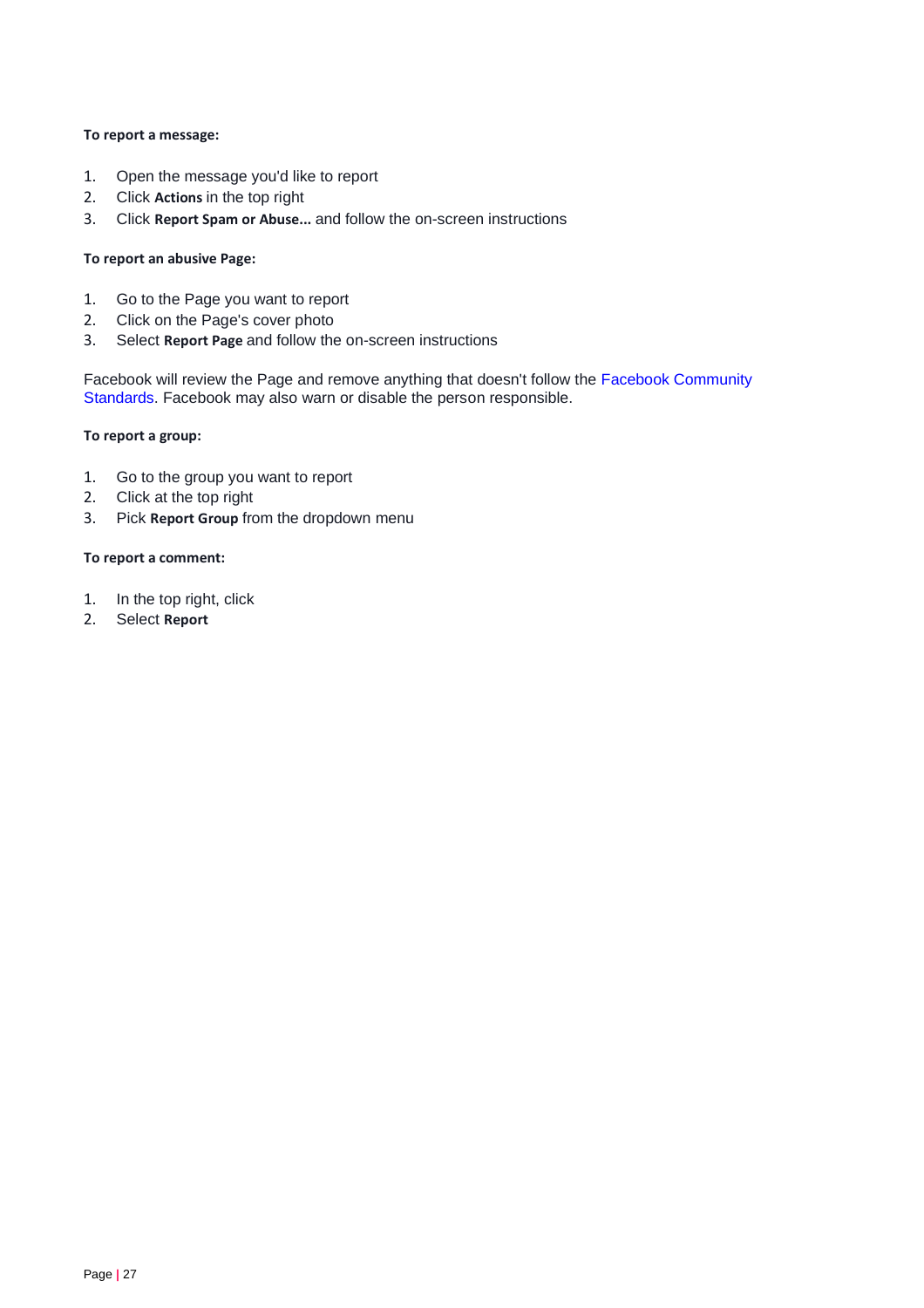**Appendix 5: How to report/remove content on Twitter** 

# **Removal**

### **To delete a Tweet**

- 1. Visit your **Profile** page.
- 2. Locate the Tweet you want to delete.
- 3. Click the icon 4. Click **Delete Tweet**.

#### **Be aware:**

- When a Tweet is deleted, it is removed from the users account, the timeline of any accounts that follow the user, and from Twitter search results.
- Retweets of the deleted Tweet will also be removed.
- If other people have copied and pasted part or all of the text into their own Tweet, their Tweets will not be removed.
- If other people have Retweeted the Tweet with a comment of their own, their Tweets will not be removed.
- Tweets may be cached or cross-posted on third-party websites, applications, or search engines. Twitter cannot remove Tweets that are not on twitter.com, Twitter for iOS, or Twitter for Android.

# **Reporting**

When something gets reported to Twitter, they will review it and remove anything that doesn't follow the Twitter Rules or Terms of Service. Specific policies that may be helpful to access include the Hateful conduct policy and the Trademark policy.

Twitter doesn't include any information about the person who filed the report when they reach out to the person responsible. Please keep in mind that reporting something to Twitter doesn't guarantee that it will be removed or that an account will be suspended.

Anyone can report abusive behaviour directly on Twitter. Headteachers/managers may wish to encourage the member of the community who bought the concern to the settings' attention to report the issue themselves.

It's important to be aware that once you have reported content to Twitter, it will disappear from your timeline or inbox; it's therefore recommended that you obtain screenshots (including usernames, times and dates) before doing this.

Additional information about reporting abusive behaviour to Twitter can be found at:

<https://help.twitter.com/en/safety-and-security/report-abusive-behavior>

### **How to find a Tweet's URL**

In some cases, it may be helpful to access the URL (web address of a Tweet)

- 1. Navigate to the Tweet you'd like the URL of.
- 2. Click the icon located within the Tweet.
- 3. From the pop-up menu, select Copy link to Tweet. The URL should now be copied to your clipboard.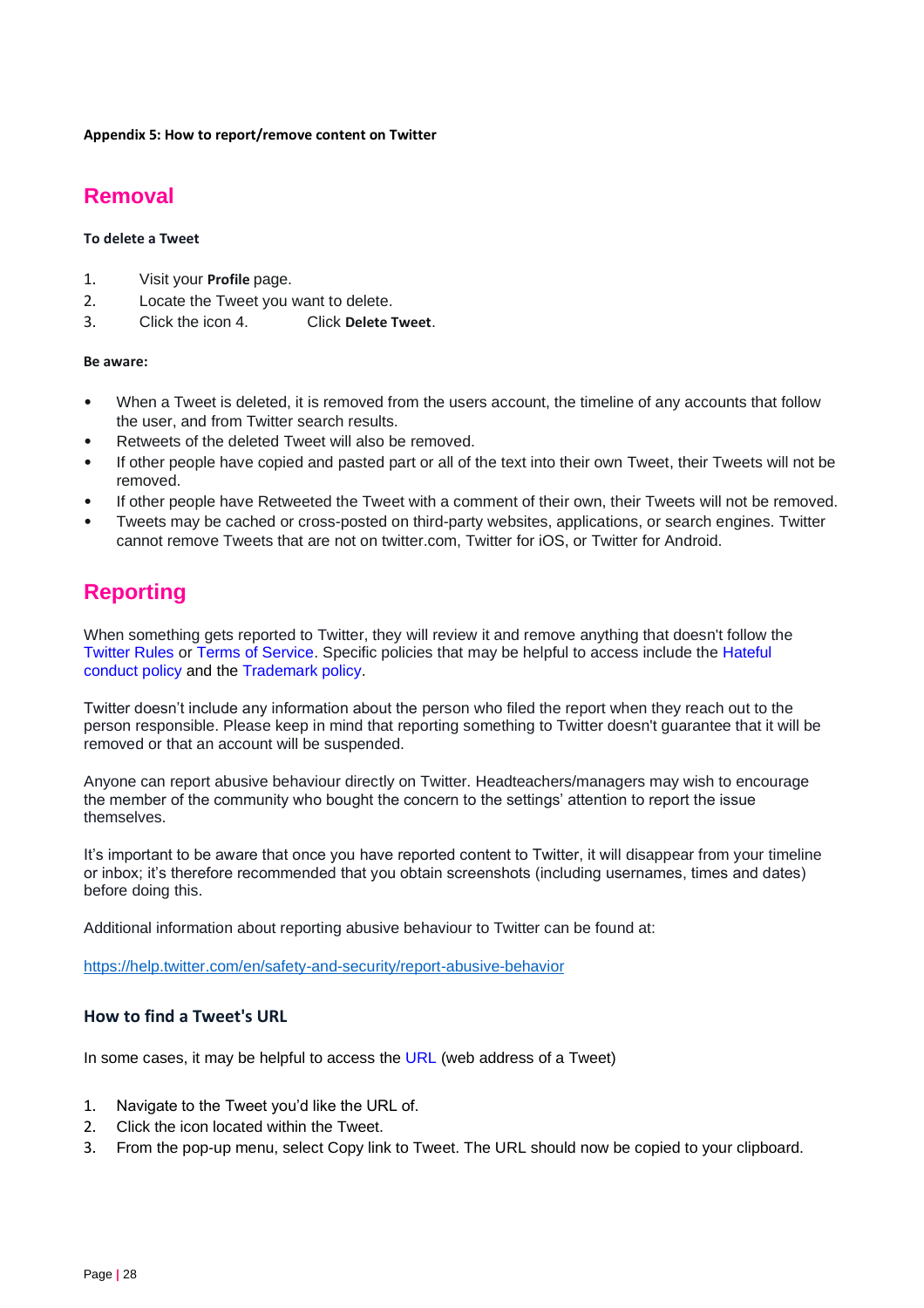Whenever you view a Tweet's permanent link, you can see:

- The exact time and date the Tweet was posted.
- The number of favourites and retweets the Tweet received.

#### **Reporting without a Twitter account**

If the headteacher/manager does not have a twitter account, a report of someone on Twitter engaging in abusive or harassing behaviour can be made via this form:

### <https://help.twitter.com/forms/abusiveuser>

To report a concern without an account then you will require the link (URL) to the specific content you're reporting (see above how to do this).

### **How to report profiles for violations:**

- 1. Open the profile you'd like to report.
- 2. Select the overflow icon (via twitter.com and Twitter for Android) or tap the gear icon (from Twitter for iOS).
- 3. Select Report and then select the type of issue you'd like to report.
- 4. If you select 'They're being abusive or harmful', Twitter will ask you to provide additional information about the issue you're reporting. Twitter may also ask you to select additional Tweets from the account you're reporting so they have a better context to evaluate your report.
- 5. Twitter will include the text of the Tweets you reported in any follow-up emails and notifications to you. To opt-out of receiving this information, please uncheck the box next to 'Updates about this report can show these Tweets'.
- 6. Once you've submitted your report, Twitter may provide recommendations for additional actions.

#### **How to report an individual Direct Message:**

- 1. Click into the Direct Message conversation and find the message you'd like to flag.
- 2. Hover over the message and click the report icon when it appears.
- 3. Select 'Report @username'.
- 4. If you select 'It's abusive or harmful', Twitter will ask you to provide additional information about the issue you're reporting. Twitter may also ask you to select additional messages from the account you're reporting so they have better context to evaluate your report.
- 5. Once you've submitted your report, Twitter provide recommendations for additional actions you can take to improve your Twitter experience.

#### **How to report a Tweet:**

- 1. Navigate to the Tweet you'd like to report on twitter.com or from the Twitter for iOS or Android app.
- 2. Click or tap the icon.
- 3. Select Report.
- 4. Select 'It's abusive or harmful'.
- 5. Twitter will ask you to provide more information about the issue you're reporting. Twitter may also ask you to select additional Tweets from the account you're reporting so they have better context to evaluate your report.